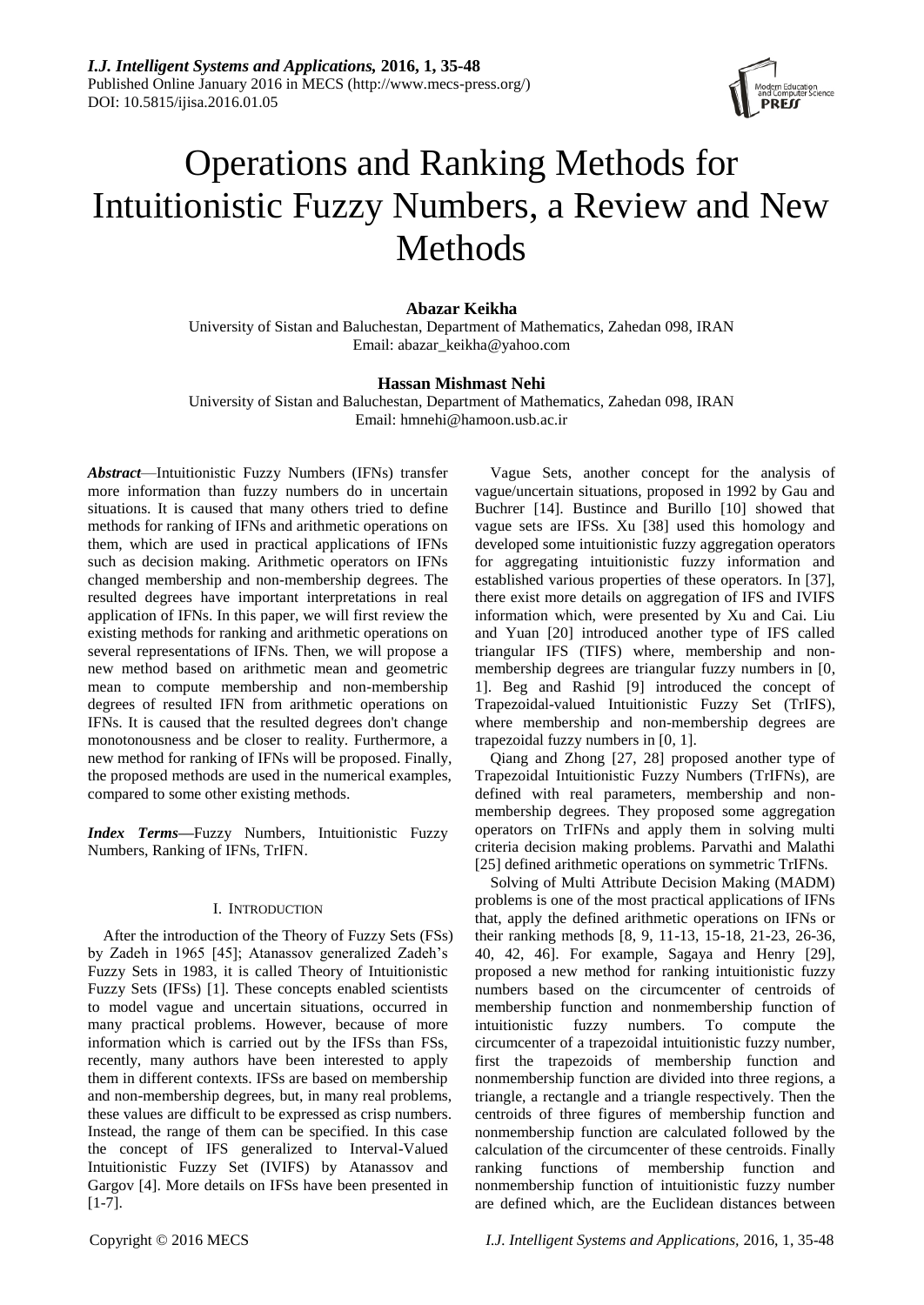the circumceter point and the original point respectively to rank intuitionistic fuzzy numbers. In this paper, because of the importance of membership and nonmembership degrees of IFNs, we proposed a new method to determine them with respect to the obtained IFN from arithmetic operations, also, a new method for ranking of IFNs is proposed.

The rest of the article is organized as follows: In Section two, needful preliminaries, such as fuzzy sets and fuzzy numbers, IFSs and IFNs, arithmetic operations on IFNs and some existing method for ranking of IFNs are presented. We proposed a new method for arithmetic operations on IFNs which is caused to membership and non-membership degrees obtained in a real manner in Section three. A new method for ranking of IFNs is proposed in Section four. Numerical examples are given in Section five. Conclusions and recommendations are presented in Section six.

#### II. DEFINITIONS AND PRELIMINARIES

In this section, some basic concepts and definitions are introduced, which will be used in the sequent sections. Some real problems have uncertain or vague information. In these cases, Fuzzy Sets Theory, which has been introduced by Zadeh [45] in 1965, is very helpful. Atanassov [6] generalized FSs to IFSs, which carry out more information about uncertain situations.

#### **Definition 2.1**

Let *X is* the universal set:

- i) A set  $\tilde{A} = \{(x, m_{\tilde{A}}(x)) | x \in X\}$  is called a fuzzy set of *X* where,  $m_{\tilde{A}}(x)$ :  $X \rightarrow [0,1]$  is membership function that, for all  $x \in X$ ;  $m_{\tilde{A}}(x)$  expresses the degree of membership of element  $x$  in  $\tilde{A}$ .
- ii) A set  $\tilde{A} = \{(x, m_{\tilde{A}}(x), n_{\tilde{A}}(x)) | x \in X \}$  is called IFS of *X* where,  $m_{\tilde{A}}(x)$ ,  $n_{\tilde{A}}(x)$  are membership function and non-membership function, respectively, so that:  $0 \leq m_{\tilde{A}}(x) + n_{\tilde{A}}(x) \leq 1, \forall x \in X.$

For each IFS in *X*,  $\pi_{\tilde{A}}(x) = 1 - m_{\tilde{A}}(x) - n_{\tilde{A}}(x)$  for all  $x \in X$  is called intuitionistic fuzzy index or hesitation degree of x in  $\tilde{A}$ . It is obvious that  $0 \le \pi_{\tilde{A}}(x) \le 1$ . Fig. 1 shows geometrical interpretation of IFS and FS [31]. We can imagine a unit cube with three edges given by these parameters, as  $(m, n, \pi) \in [0,1]^3$ . Because of the condition  $m+n+\pi=1$ , the values of the parameters characterizing an intuitionistic fuzzy set can belong to the triangle *ABD* only. Each  $x \in X$  is mapped on  $x'$  in the triangle *ABD*. If  $\pi = 0$ , we have  $m + n = 1$  that, in Fig. 1 this condition fulfilled in segment *AB* . Then *AB* viewed to represent a described  $FS$  by two parameters;  $m, n$ . The triangle *ABC* is orthogonal projection of the

triangle *ABD* gives a representation of an intuitionistic fuzzy set on the plane where, the interior of triangle *ABC* is the area with  $\pi > 0$ . The orthogonal projection of segment  $AB$  on the axis  $m$  (in [0,1]) gives a fuzzy set represented by only one parameter *.* 



Fig.1. Geometrical Interpretation of IFSs and FS

# **Definition 2.2**

[3] Suppose that  $\tilde{A}$  and  $\tilde{B}$  be two IFSs with membership functions  $m_{\tilde{A}}(x)$  and  $m_{\tilde{B}}(x)$  , nonmembership functions  $n_{\tilde{A}}(x)$  and  $n_{\tilde{B}}(x)$  respectively, then:

1)  $\tilde{A} \subseteq \tilde{B} \Leftrightarrow \forall x \in X : m_{\tilde{A}}(x) \leq m_{\tilde{B}}(x) \& n_{\tilde{A}}(x) \geq n_{\tilde{B}}(x);$ 

1) 
$$
A \subseteq \overline{B} \Leftrightarrow \forall x \in X : m_{\tilde{A}}(x) \le m_{\tilde{B}}(x) \& n_{\tilde{A}}(x) \ge n_{\tilde{B}}(x);
$$
  
\n2)  $\tilde{A} = \tilde{B} \Leftrightarrow \forall x \in X : m_{\tilde{A}}(x) = m_{\tilde{B}}(x) \& n_{\tilde{A}}(x) = n_{\tilde{B}}(x);$ 

7) 
$$
\tilde{A} = \{ (x, n_{\tilde{A}}(x), m_{\tilde{B}}(x)) | x \in X \};
$$
  
\n8)  $\tilde{A} = \{ (x, \min(m_{\tilde{A}}(x), m_{\tilde{B}}(x)),$   
\n9)  $\max(n_{\tilde{A}}(x), n_{\tilde{B}}(x)) | x \in X \};$   
\n $\tilde{A} \cup \tilde{B} = \{ (x, \max(m_{\tilde{A}}(x), m_{\tilde{B}}(x))),$   
\n $\tilde{A} \cup \tilde{B} = \{ (x, \max(m_{\tilde{A}}(x), m_{\tilde{B}}(x))),$   
\n $\min(n_{\tilde{A}}(x), n_{\tilde{B}}(x)) | x \in X \};$   
\n $\tilde{A} + \tilde{B} = \{ (x, m_{\tilde{A}}(x) + m_{\tilde{B}}(x) - m_{\tilde{A}}(x).m_{\tilde{B}}(x),$   
\n $n_{\tilde{A}}(x).n_{\tilde{B}}(x)) | x \in X \};$   
\n $\tilde{A}.\tilde{B} = \{ (x, m_{\tilde{A}}(x).m_{\tilde{B}}(x), n_{\tilde{A}}(x) + n_{\tilde{B}}(x) - n_{\tilde{A}}(x).n_{\tilde{B}}(x)) | x \in X \};$   
\n $\tilde{A}\tilde{A} = \{ (x, 1 - (1 - m_{\tilde{A}}(x))^{\lambda}, (n_{\tilde{A}}(x))^{\lambda}) | x \in X \}, \lambda > 0;$   
\n9)  $\tilde{A}^{\lambda} = \{ (x, (m_{\tilde{A}}(x))^{\lambda}, 1 - (1 - n_{\tilde{A}}(x))^{\lambda}) | x \in X \}, \lambda > 0.$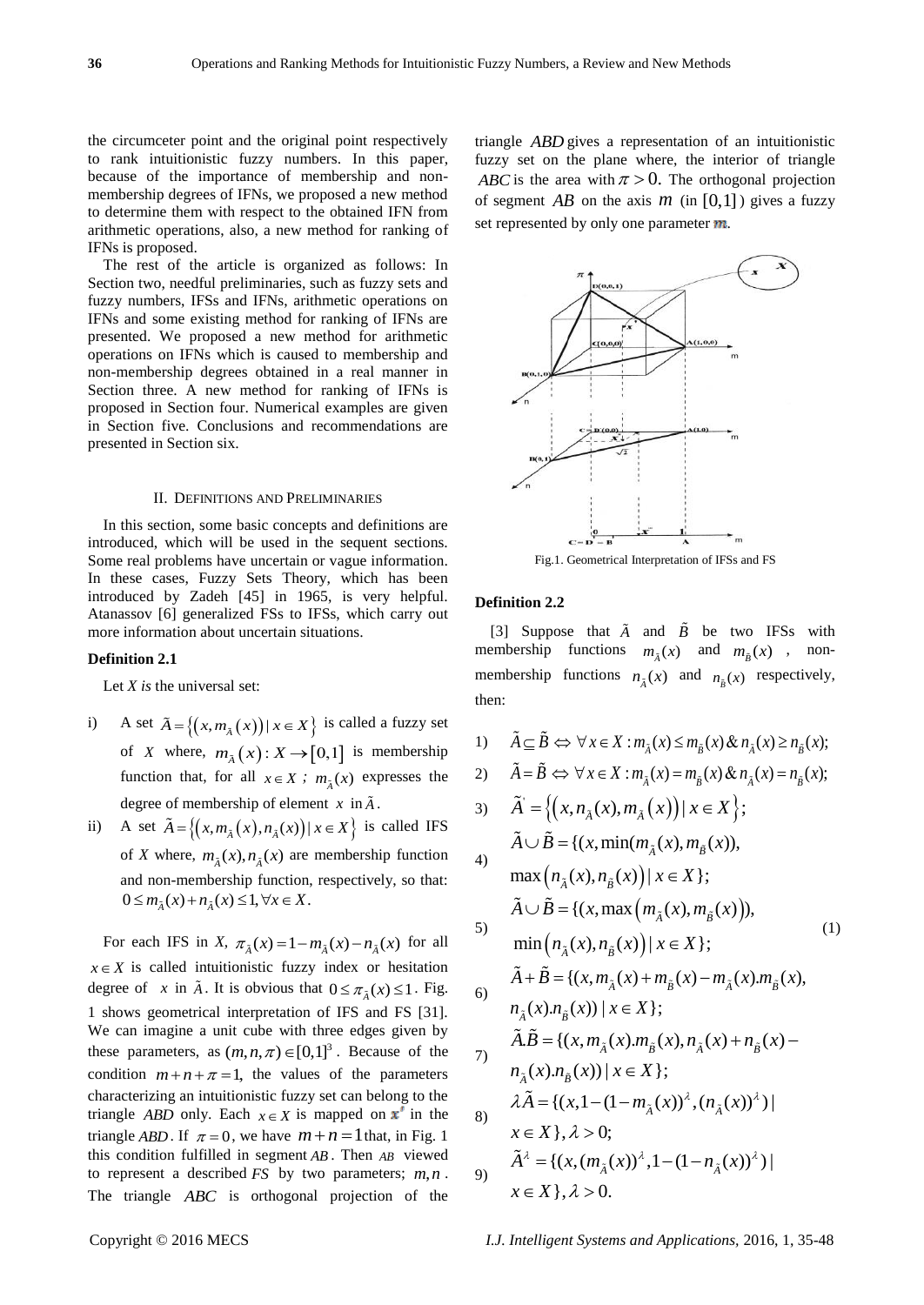An IFS such as  $A$  on universal set  $X$  is called intuitionistic normal if there exist  $x_0 \in X$  and  $x_1 \in X$  such that  $m_{\tilde{A}}(x_0) = 1$  and  $n_{\tilde{A}}(x_1) = 1$ .

In the above definition, membership and nonmembership values are crisp but, in many real problems it is impossible to determine them exactly. Atanassov and Gargov [4] introduced the IVIFS, when the range of membership and non-membership degrees can be determined.

# **Definition 2.3**

[4] An IVIFS  $\tilde{A}$  over  $X$  is defined as an object of the form  ${X \atop A} = \{ (x, m_{\tilde{A}}(x), n_{\tilde{A}}(x)) \mid x \in X \}$ where,

form 
$$
A = \{(x, m_{\tilde{A}}(x), n_{\tilde{A}}(x)) | x \in X\}
$$
 where,  

$$
m_{\tilde{A}}(x) = [m_{\tilde{A}}(x)^t, m_{\tilde{A}}(x)^u] \subseteq [0,1]
$$
 and

 $m_{\tilde{A}}(x) = [m_{\tilde{A}}(x)^\dagger, m_{\tilde{A}}(x)^\dagger] \subseteq [0,1]$  are intervals, and for  $n_{\tilde{A}}(x) = [n_{\tilde{A}}(x)^\dagger, n_{\tilde{A}}(x)^\dagger] \subseteq [0,1]$ all  $x \in X : m_{\tilde{A}}(x)^{u} + n_{\tilde{A}}(x)^{u} \leq 1.$ 

 $x \in X : m_{\tilde{A}}(x)^{n} + n_{\tilde{A}}(x)^{n} \le 1.$ <br>Let  $\tilde{A} = \{ \langle x, [a^l, a^u], [b^l, b^u] \rangle \mid x \in X \}$  and Let  $A = \{ \langle x, [a^t, a^u], [b^t, b^u] \rangle \mid x \in X \}$  and<br>  $\tilde{B} = \{ \langle x, [c^t, c^u], [d^t, d^u] \rangle \mid x \in X \}$  be two IVIFSs which are defined on universal  $\bar{X}$ , then ([4, 38]):

1) 
$$
\tilde{A} = \{ \langle x, [b^l, b^u], [a^l, a^u] \rangle \mid x \in X \};
$$
  
\n2)  $\tilde{A} \cap \tilde{B} = \{ \langle x, [\min\{a^l, c^l\}, \min\{a^u, c^u\} \}], [\max\{b^l, d^l\}, \max\{b^u, d^u\}]\} \mid x \in X \};$ 

$$
\{b^l, d^l\}, \max\{b^u, d^u\}\}\mid x \in X\};
$$
  
3) 
$$
\tilde{A} \cup \tilde{B} = \left\{ \left\langle x, [\max\{a^l, c^l\}, \max\{a^u, c^u\}], [\min\{b^l, d^l\}, \min\{b^u, d^u\}]\right\rangle | x \in X \right\}
$$

3) 
$$
A \cup B = \{x, [\max\{a', c'\}, \max\{a', c''\}], [\min\{b', d'\}, \min\{b', d''\}]\} | x \in X \}
$$
  
4)  $\tilde{A} + \tilde{B} = \{ \langle x, [a^l + c^l - a^l.c^l, a^u + c^u - a^u.c^u], [b^l.d^l, b^u.d^u] \rangle | x \in X \};$  (2)

$$
[b'.d', b''.d'']\rangle | x \in X \};
$$
  
5) 
$$
\tilde{A}.\tilde{B} = \{ \langle x, [a^l.c^l, a^u.c^u], [b^l + d^l - b^l.d^l, b^u + d^u - b^u.d^u] \rangle | x \in X \};
$$

6) 
$$
b^2 + a^2 - b^2 \cdot a^2 = 1
$$
  
\n7)  $\tilde{A} = \{ \langle x, [1 - (1 - a^l)^{\lambda}, 1 - (1 - a^u)^{\lambda} \},$   
\n8)  $(b^l)^{\lambda}, (b^u)^{\lambda} \rangle | x \in X \}, \lambda > 0;$   
\n9)  $\tilde{A}^{\lambda} = \{ \langle x, [(a^l)^{\lambda}, (a^u)^{\lambda}], [1 - (1 - b^l)^{\lambda}, 1 - (1 - b^u)^{\lambda} \} | x \in X \}, \lambda > 0.$ 

Finally, normal and convex IFS  $\vec{A}$  on  $\vec{R}$  with upper semi-continuous membership function and lower semicontinuous non-membership function called Intuitionistic Fuzzy Number (IFN).

There are two types of IFNs. The first type contains the IFNs that are expressed, only, by the membership and non-membership degrees are interpreted as satisfaction and non-satisfaction degrees, respectively. These quantities may are crisp or uncertain, which will be discussed in detail. The latter, in addition to membership and non-membership degrees, are interpreted as the maximum of satisfaction and the minimum of nonsatisfaction degrees respectively, including fuzzy numbers.

#### *A. The first type representation of IFNs*

Based on Vague Sets concept [14], which are characterized by a truth-membership function  $m<sub>A</sub>$  and a false-membership function  $n_A$  and its similarity to IFS, have been shown by Bustince and Burillo [10], Xu [38] defined  $\bar{A} = (m_{\bar{A}}, n_{\bar{A}})$  as an IFN or an intuitionistic fuzzy value (IFV), where  $m_A \in [0,1]$  and  $n_A \in [0,1]$  such that  $m_{\tilde{A}} + n_{\tilde{A}} \leq 1$ . It is obvious that in this form, (1,0) is the largest IFN and (0,1) is the smallest one. Voting can be a good example of such a situation as the human voters may be divided into three groups: vote for, vote against and abstain or giving invalid votes [31]. For instance let  $\tilde{A} = (0.6, 0.1)$  the physical interpretation of such numbers can be expressed as " the vote for the resolution is 6 in favor, 1 against and 3 abstentions" [37].

# **Definition 2.4**

[37] Let  $\vec{A} = (m_{\tilde{A}}, n_{\tilde{A}})$  and  $\tilde{B} = (m_{\tilde{B}}, n_{\tilde{B}})$  be IFNs. Then:

1)  $\ddot{A} = (n_{\tilde{A}}, m_{\tilde{A}});$ 2)  $A = (n_{\tilde{A}}, m_{\tilde{A}});$ <br> $\tilde{A} \cap \tilde{B} = (\min\{m_{\tilde{A}}, m_{\tilde{B}}\}, \max\{n_{\tilde{A}}, n_{\tilde{B}}\});$ 3)  $A \cap B = (\min\{m_{\tilde{A}}, m_{\tilde{B}}\}, \max\{n_{\tilde{A}}, n_{\tilde{B}}\}),$ <br> $\tilde{A} \cup \tilde{B} = (\max\{m_{\tilde{A}}, m_{\tilde{B}}\}, \min\{n_{\tilde{A}}, n_{\tilde{B}}\}),$ 4)  $\tilde{A} + \tilde{B} = (m_{\tilde{A}} + m_{\tilde{B}} - m_{\tilde{A}} m_{\tilde{B}} n_{\tilde{A}} n_{\tilde{B}});$ (3)

5) 
$$
\tilde{A}.\tilde{B} = (m_{\tilde{A}}. m_{\tilde{B}}^{}, n_{\tilde{A}}^{} + n_{\tilde{B}}^{} - n_{\tilde{A}}. n_{\tilde{B}}^{});
$$

5) 
$$
AB = (m_{\tilde{A}}, m_{\tilde{B}}, n_{\tilde{A}} + n_{\tilde{B}} - n_{\tilde{A}}, n_{\tilde{B}});
$$
  
\n6)  $\lambda \tilde{A} = (1 - (1 - m_{\tilde{A}})^{\lambda}, n_{\tilde{A}}^{\lambda}), \lambda > 0;$ 

6) 
$$
\lambda A = (1 - (1 - m_{\tilde{A}})^{\lambda}, n_{\tilde{A}}^{\lambda}), \lambda > 0;
$$

7) 
$$
\tilde{A}^{\lambda} = (m_{\tilde{A}}^{\lambda}, 1 - (1 - n_{\tilde{A}})^{\lambda}), \lambda > 0.
$$

Intuitionistic fuzzy aggregation operators are developed by Xu, see [37], he also, introduced Interval-Valued IFNs (IVIFNs) and developed aggregation operators on them [41].

#### **Definition 2.5**

[41] an ordered pair such as  $\tilde{A} = (\lfloor a,b \rfloor, [c, d])$  where,  $[a,b]$  and  $[c,d]$  are subinterval in  $[0,1]$  such that  $b+d \leq 1$ , is called an IVIFN. In this form,  $([1,1],[0,0])$  is the largest IVIFN and  $([0,0],[1,1])$  is the smallest one.

Some defined operational laws of IVIFNs are introduced as follows:

Let  $\tilde{A} = (\lbrack a^l, a^u \rbrack, \lbrack b^l, b^u \rbrack)$  and  $\tilde{B} = (\lbrack c^l, c^u \rbrack, \lbrack d^l, d^u \rbrack)$ be two IVIFNs, then ([34, 41]):

1) 
$$
\tilde{A} = ([b^l, b^u], [a^l, a^u]);
$$
  
\n2)  $\tilde{A} \cap \tilde{B} = ([\min\{a^l, c^l\}, \min\{a^u, c^u\}],$   
\n $[\max\{b^l, d^l\}, \max\{b^u, d^u\}]);$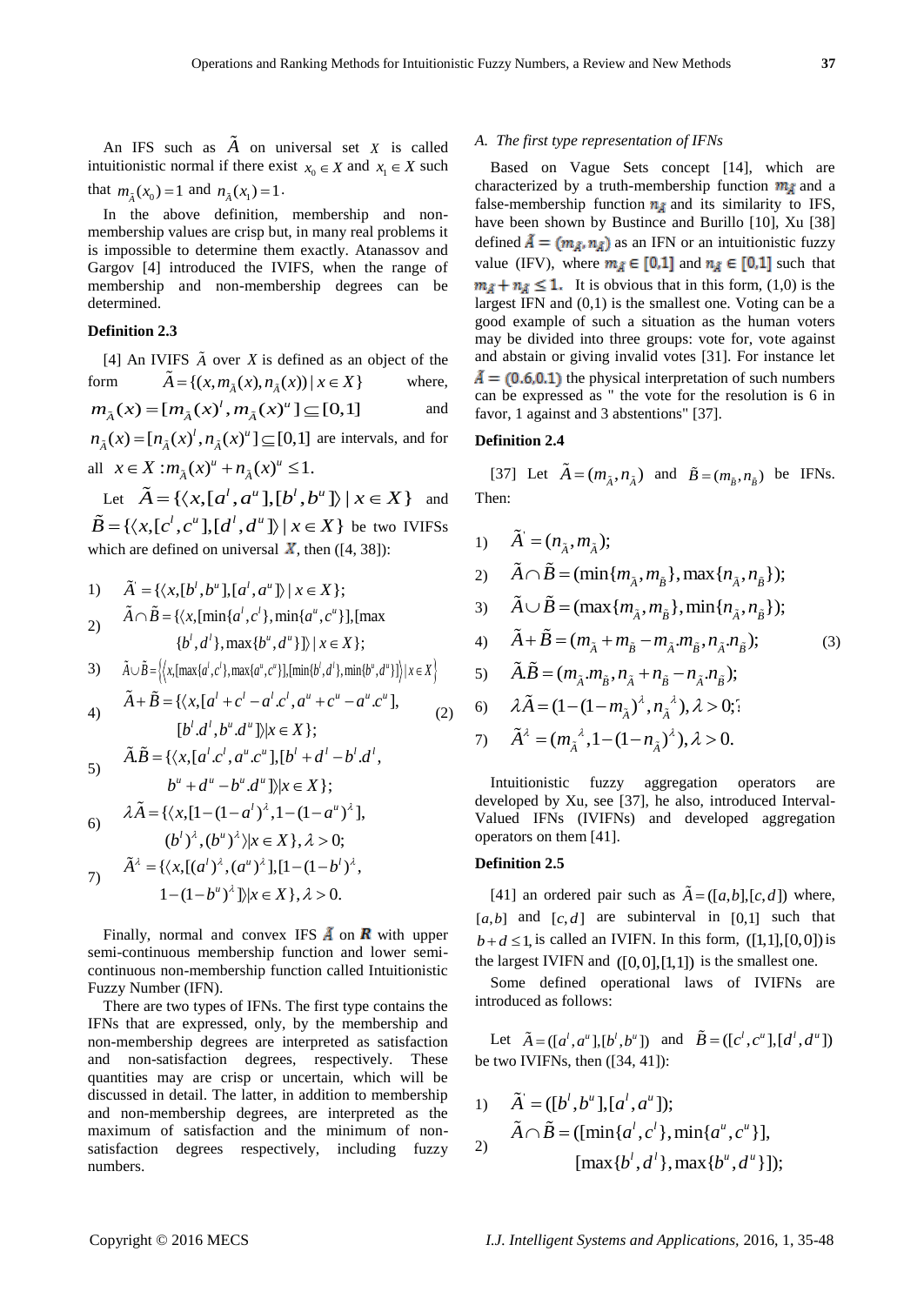3) 
$$
\tilde{A} \cup \tilde{B} = (\left[\max\{a^l, c^l\}, \max\{a^u, c^u\}\right],
$$
  
\n $\left[\min\{b^l, d^l\}, \min\{b^u, d^u\}\right]);$   
\n4)  $\tilde{A} + \tilde{B} = (\left[a^l + c^l - a^l.c^l, a^u + c^u - a^u.c^u\right],$   
\n $\left[b^l.d^l, b^u.d^u\right]);$   
\n5)  $\tilde{A}.\tilde{B} = (\left[a^l.c^l, a^u.c^u\right], \left[b^l + d^l - b^l.d^l\right],$   
\n $b^u + d^u - b^u.d^u];$   
\n6)  $\lambda \tilde{A} = (\left[1 - (1 - a^l)^{\lambda}, 1 - (1 - a^u)^{\lambda}\right],$   
\n $\left[(b^l)^{\lambda}, (b^u)^{\lambda}\right], \lambda > 0;$   
\n $\tilde{A}^{\lambda} = (\left[\left(a^l\right)^{\lambda}, \left(a^u\right)^{\lambda}\right], \left[1 - (1 - b^l)^{\lambda}\right],$   
\n $1 - (1 - b^u)^{\lambda}]; \lambda > 0.$ 

Liu and Yuan [20] displayed the membership and nonmembership degrees of an IFN by triangular fuzzy numbers in [0,1] and introduced Triangular IFNs (TIFNs). Also, similarly to Liu's work, Beg and Rashid [9] and Ye [42] defined the trapezoidal IFNs (TrIFNs).

#### **Definition 2.6**

[20] A triangular intuitionistic fuzzy number that, its membership and non-membership degrees are triangular fuzzy numbers in [0, 1], displayed by  $\langle [a^i, a, a^u], [b^i, b, b^u] \rangle$  where,  $a^i, a, a^u, b^i, b, b^u \in [0,1]$ , and  $a^{u} + b^{u} \leq 1.$ 

Also, Liu and Yuan [20] presented some operations of two TIFNs.

Let  $\widetilde{A} = \left\langle [a_1^l, a_1, a_1^u], [b_1^l, b_1, b_1^u] \right\rangle$ and Let  $A = \langle [a'_1, a_1, a''_1], [b'_1, b_1, b''_1] \rangle$  and<br>  $\tilde{B} = \langle [a'_2, a_2, a''_2], [b'_2, b_2, b''_2] \rangle$  be two TIFNs. Then [20]:

1)  
\n
$$
\tilde{A} + \tilde{B} = \langle [a_1^l + a_2^l - a_1^l a_2^l, a_1 + a_1 - a_1 a_1, a_1^u + a_2^u \rangle
$$
\n
$$
- a_1^u . a_2^u ], [b_1^l . b_2^l . b_1 b_2, b_1^u . b_2^u ] \rangle;
$$
\n2)  
\n
$$
\tilde{A} \cdot \tilde{B} = \langle [a_1^l . a_2^l , a_1 . a_1, a_1^u . a_2^u ], [b_1^l + b_2^l - b_1^l . b_2^l \rangle
$$
\n
$$
b_1 + b_2 - b_1 b_2 , b_1^u + b_2^u - b_1^u . b_2^u ] \rangle;
$$
\n3)  
\n
$$
\lambda \tilde{A} = \langle [1 - (1 - a_1^l)^{\lambda}, 1 - (1 - a_1^u)^{\lambda}, 1 - (1 - a_1^u)^{\lambda} ] \rangle
$$

3) 
$$
AA = \langle [1 - (1 - a_1)^{-1}, 1 - (1 - a_1)^{-1}, 1 - (1 - a_1)^{-1}],
$$
  
\n
$$
[(b_1^{j})^{\lambda}, (b_1)^{\lambda}, (b_2^{u})^{\lambda}], \lambda > 0;
$$
  
\n4) 
$$
\tilde{A}^{\lambda} = \langle [(a_1^{j})^{\lambda}, (a_1)^{\lambda}, (a_1^{u})^{\lambda}], [1 - (1 - b_1^{j})^{\lambda}, 1 - (1 - b_1)^{\lambda}, 1 - (1 - b_2^{u})^{\lambda}], \lambda > 0.
$$
  
\n(5)

## **Definition 2.7**

[42] A TrIFN which, its membership and nonmembership degrees are trapezoidal fuzzy numbers in [0,1] displayed by



$$
\tilde{A} = \langle [a_1, a_2, a_3, a_4], [b_1, b_2, b_3, b_4] \rangle \text{ where,}
$$
  

$$
a_1, a_2, a_3, a_4, b_1, b_2, b_3, b_4 \in [0,1] \text{ and } a_4 + b_4 \le 1.
$$

Some defined operational laws for two TrIFNs are as follows [9, 42]:

llows [9, 42]:<br>Let  $\tilde{A} = \langle [a_{11}, a_{12}, a_{13}, a_{14}], [b_{11}, b_{12}, b_{13}, b_{14}] \rangle$  and Let  $A = \langle [a_{11}, a_{12}, a_{13}, a_{14}], [b_{11}, b_{12}, b_{13}, b_{14}] \rangle$  and<br>  $\tilde{B} = \langle [a_{21}, a_{22}, a_{23}, a_{24}], [b_{21}, b_{22}, b_{23}, b_{24}] \rangle$  be two TrIFNs. Then:

$$
\tilde{A} + \tilde{B} = \langle [a_{11} + a_{21} - a_{11}a_{21}, a_{12} + a_{22} - a_{12}a_{22},
$$
  
\n1)  
\n
$$
a_{13} + a_{23} - a_{13}a_{23}, a_{14} + a_{24} - a_{14}a_{24}],
$$
  
\n
$$
[b_{11}b_{21}, b_{12}b_{22}, b_{13}b_{23}, b_{14}b_{24}];
$$
  
\n
$$
\tilde{A}.\tilde{B} = \langle [a_{11}a_{21}, a_{12}a_{22}, a_{13}a_{23}, a_{14}a_{24}],
$$
  
\n2)  
\n
$$
[b_{11} + b_{21} - b_{11}b_{21}, b_{12} + b_{22} - b_{12}b_{22},
$$
  
\n
$$
b_{13} + b_{23} - b_{13}b_{23}, b_{14} + b_{24} - b_{14}b_{24}];
$$
  
\n3)  
\n
$$
\lambda \tilde{A} = \langle [1 - (1 - a_{11})^{\lambda}, 1 - (1 - a_{12})^{\lambda}, 1 - (1 - a_{13})^{\lambda},
$$
  
\n
$$
1 - (1 - a_{14})^{\lambda}, 1, [b_{11}^{\lambda}, b_{12}^{\lambda}, b_{13}^{\lambda}, b_{14}^{\lambda}], \lambda > 0;
$$
  
\n
$$
\tilde{A}^{\lambda} = \langle [a_{11}^{\lambda}, a_{12}^{\lambda}, a_{13}^{\lambda}, a_{14}^{\lambda}], [1 - (1 - b_{11})^{\lambda},
$$
  
\n
$$
1 - (1 - b_{12})^{\lambda}, 1 - (1 - b_{13})^{\lambda},
$$
  
\n
$$
1 - (1 - b_{14})^{\lambda}], \lambda > 0.
$$

#### *B. The second type representation of IFNs*

Qiang and Zhong defined another type of IFNs [27]. In this type, IFNs are defined based on membership and non-membership functions, where, right basis function of membership function and left basis function of nonmembership function are continuous monotone decreasing functions, left basis functions of membership function and right basis functions of non-membership function are continuous monotone increasing functions.

In the following, TIFNs, TrIFNs and some defined arithmetic operations on them are reviewed. Fig. 2 shows a general TrIFN and TIFN.

**Note:** If for an IFN,  $a_i = b_i$ ;  $i = 1, 2, 3, 4$ , it is called canonical IFN.

#### **Definition 2.8**

[20] A TIFN such as  $\tilde{A}$  represented by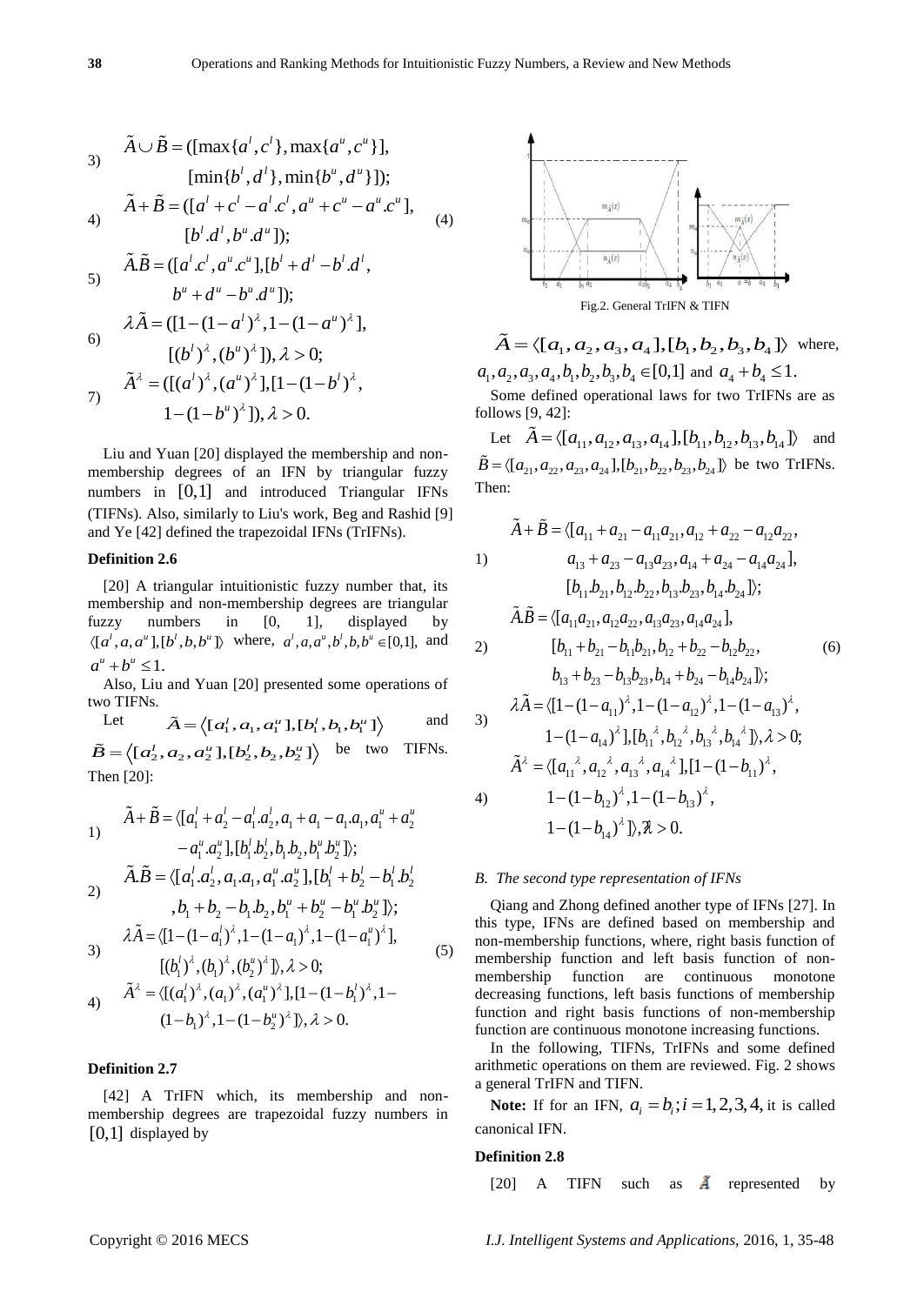$\tilde{A} = \langle (b_1, a_1, a = b, a_4, b_4); m_a, n_a \rangle$  where  $b_1 \le a_1 \le b = a \le a_4 4 \le b_4$ ; is a special case of IFN with membership function  $m_{\tilde{A}}$ and non-membership function  $n_{\tilde{A}}$  which are defined as:

$$
m_{\tilde{A}} = \begin{cases} 0; x < a_1 \text{ or } x > a_4, \\ \frac{x - a_1}{a - a_1} m_a; a_1 \leq x \leq a, \\ m_a; x = a, \\ \frac{a_4 - x}{a_4 - a} m_a; a \leq x \leq a_4, \end{cases}
$$
\n
$$
n_{\tilde{A}} = \begin{cases} 1; x < b_1 \text{ or } x > b_4, \\ b - x + n_a (x - b_1) \\ h - b_1 \\ n_a; x = b, \\ \frac{x - b + n_a (b_4 - x)}{b_4 - b} n_a; b \leq x \leq b_4. \end{cases}
$$

# **Definition 2.9**

[20] A TrIFN such as  $\AA$  represented by [20] A TrIFN such as  $\AA$  represented by<br> $\tilde{A} = \langle (b_1, a_1, b_2, a_2, a_3, b_3, a_4, b_4); m_a, n_a \rangle$  where  $A = \langle (b_1, a_1, b_2, a_2, a_3, b_3, a_4, b_4) ; m_a, n_a \rangle$  where<br>  $b_1 \le a_1 \le b_2 \le a_2 \le a_3 \le b_3 \le a_4 \le b_4$ ; is a special case of IFN with membership function  $m_{\tilde{A}}$  and nonmembership function  $n_{\tilde{A}}$  which are defined as:

$$
m_{\tilde{\lambda}} = \begin{cases} 0; x < a_1 \text{ or } x > a_4, \\ \frac{x - a_1}{a_2 - a_1} m_a; a_1 \le x \le a_2, \\ m_a; a_2 \le x \le a_3, \\ \frac{a_4 - x}{a_4 - a_3} m_a; a_3 \le x \le a_4, \end{cases}
$$

$$
n_{\tilde{A}} = \begin{cases} 1; x < b_1 \text{ or } x > b_4, \\ \frac{b_2 - x + n_a (x - b_1)}{b_2 - b_1} n_a; b_1 \le x \le b_2, \\ n_a; b_2 \le x \le b_3, \\ \frac{x - b_3 + n_a (b_4 - x)}{b_4 - b_3} n_a; b_3 \le x \le b_4. \end{cases}
$$

In this paper, a TrIFN is displayed by In this paper, a TrIFN is displayed by<br> $\tilde{A} = \langle (a_1, a_2, a_3, a_4; m_a), (b_1, b_2, b_3, b_4; n_a) \rangle$  and  $\tilde{A} = \langle (a_1, a, a_4; m_a), (b_1, b, b_4; n_a) \rangle$  displayed a TIFN.<br> $\tilde{A} = \langle (a_1, a, a_4; m_a), (b_1, b, b_4; n_a) \rangle$  displayed a TIFN. The arithmetic operations of this type of IFNs are defined similarly to the arithmetic operations of fuzzy numbers. As we will see, to compute membership and nonmembership degrees of resulted IFN from arithmetic operations, there exist three methods. The first method is presented by Qiang and Zhong [27] in 2009, the second, introduced by Nan et al. [21] and Li [18] in 2010, also,

the latest one is presented by Wang et al. [34] in 2013.

#### **Definition 2.10**

[27] Suppose  $\tilde{A} = \langle (a_{11}, a_{12}, a_{13}, a_{14}; m_a), (b_{11}, b_{12}, b_{13}, b_{14}; n_a) \rangle$ [27] Suppose  $A = \langle (a_{11}, a_{12}, a_{13}, a_{14}, m_a), (b_{11}, b_{12}, b_{13}, b_{14}, m_a) \rangle$ <br>and  $\tilde{B} = \langle (a_{21}, a_{22}, a_{23}, a_{24}, m_b), (b_{21}, b_{22}, b_{23}, b_{24}, n_b) \rangle$  to be two TrIFNs, then:

$$
\tilde{A} + \tilde{B} = \langle (a_{11} + a_{21}, a_{12} + a_{22}, a_{13} + a_{23}, a_{14} + a_{24}, m_a + m_b - m_a.m_b), (b_{11} + b_{21}, b_{12} + b_{22}, b_{13} + b_{23}, b_{14} + b_{24}, n_a, n_b) \rangle;
$$
\n
$$
\tilde{A} - \tilde{B} = \langle (a_{11} - a_{24}, a_{12} - a_{23}, a_{13} - a_{22}, a_{14} - a_{21}, m_a + m_b - m_a.m_b), (b_{11} - b_{24}, b_{12} - b_{23}, b_{13} - b_{22}, b_{14} - b_{21}, n_a, n_b) \rangle;
$$
\n
$$
\begin{cases}\n\langle (a_{11}a_{21}, a_{12}a_{22}, a_{13}a_{23}, a_{14}a_{24}, m_a, m_b), \\
(b_{11}b_{21}, b_{12}b_{22}, b_{13}b_{23}, b_{14}b_{24}, n_a + n_b - n_a.n_b) \rangle, \tilde{A} > 0, \tilde{B} < 0; \\
n_b - n_a.n_b) \rangle, \tilde{A} > 0, \tilde{B} < 0; \\
\langle (a_{11}a_{24}, a_{12}a_{23}, a_{13}a_{22}, a_{14}a_{21}, m_a.m_b), \\
\langle (a_{11}a_{24}, a_{12}a_{23}, a_{13}a_{22}, a_{14}a_{21}, m_a.m_b), \\
a_{1B} = \begin{cases}\n\langle (a_{11}a_{24}, a_{12}a_{23}, a_{13}a_{22}, a_{14}a_{21}, m_a.m_b), \\
(b_{11}b_{24}, b_{12}b_{23}, b_{13}b_{22}, b_{14}b_{21}, n_a + n_b \\
n_b - n_a.n_b) \rangle, \tilde{A} > 0, \tilde{B} < 0; \\
\langle (a_{14}a_{24}, a_{13}a_{23}, a_{12}a_{22}, a_{11}a_{21}, m_a.m_b), \\
(b_{14}b_{21}, b_{13}b_{22}, b_{12}b_{23},
$$

If  $\vec{A}$  and  $\vec{B}$  be two TIFNs, it is sufficient to replace in the above formulas  $a_{12} = a_{13} = a_1$  and  $b_{12} = b_{13} = b_1$ .

The following definition shows how to compute membership and non-membership degrees of resulted IFNs from arithmetic operations (the second method):

# **Definition 2.11**

[18, 21] Let  $\tilde{A} = \langle (a_{11}, a_{1}, a_{14}; m_a), (b_{11}, b_{1}, b_{14}; n_a) \rangle$  and 118, 21] Let  $A = \langle (a_{11}, a_1, a_{14}, m_a), (b_{11}, b_1, b_{14}, n_a) \rangle$  and<br>  $\tilde{B} = \langle (a_{21}, a_2, a_{24}; m_b), (b_{21}, b_2, b_{24}; n_b) \rangle$  to be two TIFNs, then:

1)  
\n
$$
\tilde{A} + \tilde{B} = \langle (a_{11} + a_{21}, a_1 + a_2, a_{14} + a_{24}; \min\{m_a, m_b\}),
$$
\n
$$
(b_{11} + b_{21}, b_1 + b_2, b_{14} + b_{24}; \max\{n_a, n_b\});
$$
\n
$$
\tilde{A} - \tilde{B} = \langle (a_{11} - a_{24}, a_1 - a_3, a_{14} - a_{21}; \min\{m_a, m_b\}),
$$

2) 
$$
\tilde{A} - \tilde{B} = \langle (a_{11} - a_{24}, a_1 - a_3, a_{14} - a_{21}; \min\{m_a, m_b\}),
$$

$$
(b_{11} - b_{24}, b_{12} - b_{23}, b_{13} - b_{22}, b_{14} - b_{21}; n_a, n_b) \rangle;
$$

Copyright © 2016 MECS *I.J. Intelligent Systems and Applications,* 2016, 1, 35-48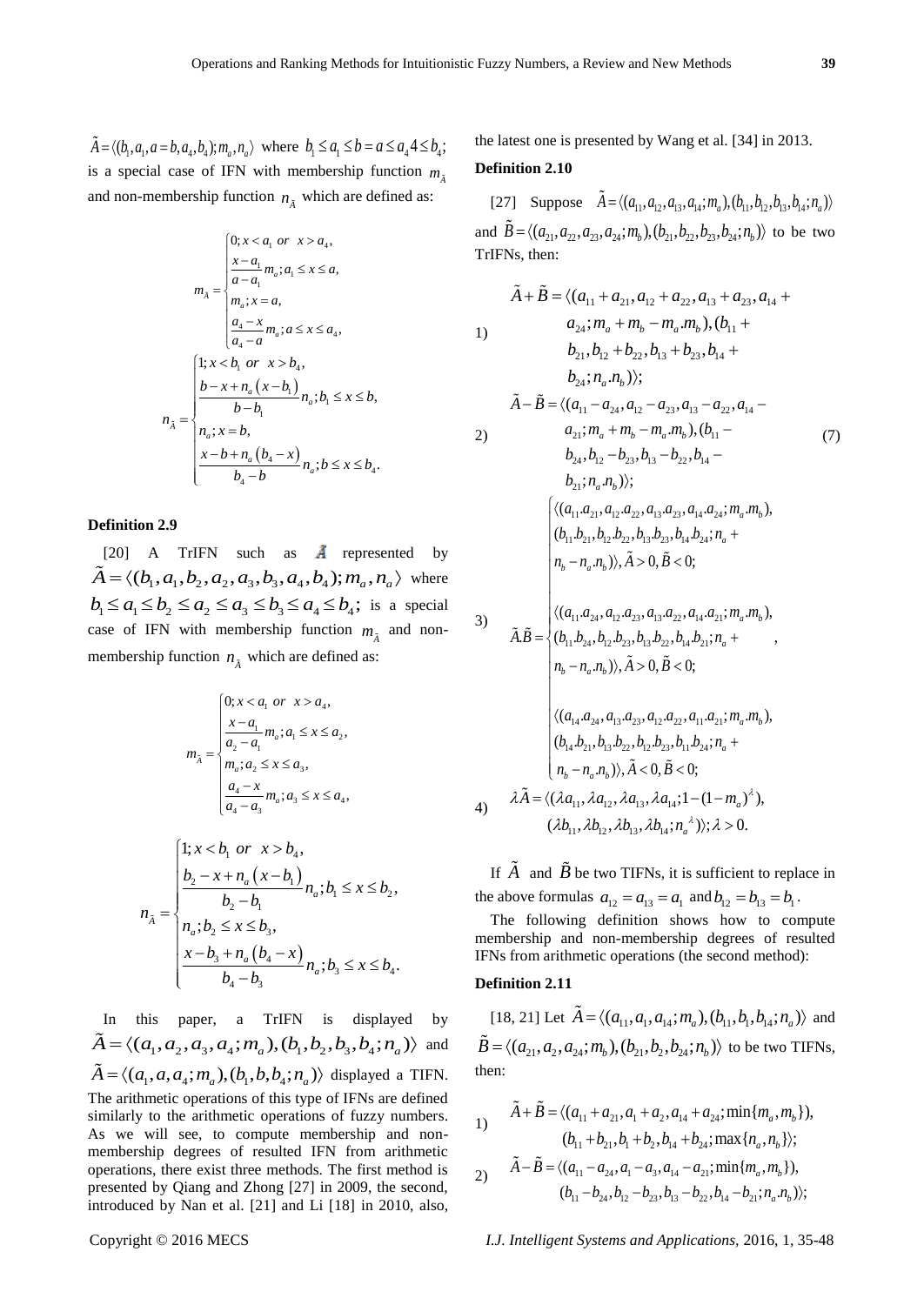3) 11 21 12 22 13 23 14 24 11 21 12 22 13 23 14 24 11 24 12 23 13 22 14 21 11 24 12 23 13 22 14 21 ( . , . , . , . ;max{ ,( . , . , . , . ; min{ , 0, 0; ( . , . , . , . ;max{ . ,( . , . , , . , . ; m }) , } in{ ) , ) , }) , } *a b a b a b a b a a a a a a a a m m b b b b b b b b n n A B a a a a a a a a m A B m b b b b b b b b n n* 14 24 13 23 12 22 11 21 14 21 13 22 12 23 11 24 0, 0; ( . , . , . , . ;max{ ,( . , . , . , . ; min{ ) , 0, 0 , } ; ) , } *a b a b A B a a a a a a a a m m b b b b b b b b n n A B* (8) 11 12 13 14 ( , , , ;1 (1 , , , , ; 0; ) ) ( ) , *a a a a a m b b b b n* 

$$
\lambda \tilde{A} = \begin{cases}\n(\lambda b_{11}, \lambda b_{12}, \lambda b_{13}, \lambda b_{14}; n_a^{\lambda}), \lambda > 0; \\
(\lambda a_{14}, \lambda a_{13}, \lambda a_{12}, \lambda a_{11}; 1 - (1 - m_a)^{\lambda}), \\
(\lambda b_{14}, \lambda b_{13}, \lambda b_{12}, \lambda b_{11}; n_a^{\lambda}), \lambda < 0;\n\end{cases}
$$

If  $\overline{A}$  and  $\overline{B}$  be two TrIFNs, the above definition can be generalized to obtain operational laws of TrIFNs:

generalized to obtain operational laws of TrIFNs:<br>Suppose  $\tilde{A} = \langle (a_{11}, a_{12}, a_{13}, a_{14}; m_a), (b_{11}, b_{12}, b_{13}, b_{14}; n_a) \rangle$ Suppose  $A = \langle (a_{11}, a_{12}, a_{13}, a_{14}; m_a), (b_{11}, b_{12}, b_{13}, b_{14}; n_a) \rangle$ <br>and  $\tilde{B} = \langle (a_{21}, a_{22}, a_{23}, a_{24}; m_b), (b_{21}, b_{22}, b_{23}, b_{24}; n_b) \rangle$  to be two TrIFNs, then:

$$
\tilde{A} + \tilde{B} = \langle (a_{11} + a_{21}, a_{12} + a_{22}, a_{13} + a_{23}, a_{14} + a_{24}, \min\{m_a, m_b\}), (b_{11} + b_{21}, b_{12} + b_{22}, b_{13} + b_{23}, b_{14} + b_{24};
$$
\n
$$
\max\{n_a, n_b\}\rangle);
$$
\n
$$
\tilde{A} - \tilde{B} = \langle (a_{11} - a_{24}, a_{12} - a_{23}, a_{13} - a_{22}, a_{14} - a_{21}; \min\{m_a, m_b\}), (b_{11} - b_{24}, b_{12} - b_{23}, b_{13} - b_{22}, b_{14} - b_{21};
$$
\n
$$
\max\{n_a, n_b\}\rangle);
$$
\n
$$
\langle \langle (a_{11}a_{21}, a_{12}a_{22}, a_{13}a_{23}, a_{14}a_{24}; \max\{m_a, m_b\}), (b_{11}b_{21}, b_{12}b_{22}, b_{13}b_{23}, b_{14}b_{24}; \min\{n_a, n_b\}) \rangle, \tilde{A} > 0, \tilde{B} < 0;
$$
\n
$$
\langle (a_{11}a_{24}, a_{12}a_{23}, a_{13}a_{22}, a_{14}a_{21}; \min\{n_a, n_b\}) \rangle, \tilde{A}) \rangle, \tilde{A} > 0, \tilde{B} < 0;
$$
\n
$$
\lambda, \tilde{B} = \begin{cases} \langle (a_{11}a_{24}, a_{12}a_{23}, a_{13}a_{22}, a_{14}a_{21}; \dots, a_{12}a_{13}, a_{12}a_{13}, a_{13}a_{22}, a_{14}a_{21}; \dots, a_{12}a_{13}, a_{13}a_{23}, a_{13}a_{22}, a_{14}a_{21}; \dots, a_{12}a_{13}, a_{13}a_{23}, a_{13}a_{23}, b_{13}a_{22}, b_{14}a_{21}; \dots, a_{13}a_{13}, a_{13}a_{23}, a_{14}a_{21}; \
$$

 $(a_{14}.a_{24}, a_{13}.a_{23}, a_{12}.a_{22}, a_{11}.a_{21};$  $\begin{cases} \langle (a_{14}.a_{24}, a_{13}.a_{23}, a_{12}.a_{22}, a_{11}.a_{21}; \\ \max\{m_a, m_b\}), (b_{14}.b_{21}.b_{13}.b_{22}.b_{12}.b_{23}.b_{11}.b_{24}; \end{cases}$  $\begin{cases} \max\{m_a, m_b\}, (b_{14}b_{21}, b_{13}b_{22}, b_{12}) \\ \min\{n_a, n_b\})\}, \tilde{A} < 0, \tilde{B} < 0; \end{cases}$  $\left\{ \langle (a_{14}.a_{24}, a_{13}.a_{23}, a_{12}.a_{22}, a_{11}.a_{23} \rangle \right\}$ *a b m m b b b b b b b b*

4) 
$$
\lambda \tilde{A} = \langle (\lambda a_{11}, \lambda a_{12}, \lambda a_{13}, \lambda a_{14}; 1 - (1 - m_a)^{\lambda}),
$$
  
\n $(\lambda b_{11}, \lambda b_{12}, \lambda b_{13}, \lambda b_{14}; n_a^{\lambda}) \rangle; \lambda > 0.$ 

Wang et al. [34], firstly, expressed the weaknesses of the previous approaches in determining of membership and non-membership degrees in arithmetic operations, then, they proposed a new method to compute them.

# **Definition 2.12**

[34] Let 
$$
\tilde{A} = \langle (a_{11}, a_{11}, a_{14}; m_a), (b_{11}, b_{11}, b_{14}; n_a) \rangle
$$
 and  
\n
$$
\tilde{B} = \langle (a_{21}, a_{21}, a_{24}; m_b), (b_{21}, b_{21}, b_{24}; n_b) \rangle
$$
 be TIFNs, let  
\n
$$
||A|| = \frac{|a_{11}| + 2|a_{1}| + |a_{14}|}{4}, ||A'|| = \frac{|b| + 2|b_{1}| + |b_{14}|}{4},
$$
  
\n
$$
||B|| = \frac{|a_{21}| + 2|a_{2}| + |a_{24}|}{4}, ||B'|| = \frac{|b_{21}| + 2|b_{2}| + |b_{24}|}{4},
$$

then:

(9)

1)  
\n
$$
\tilde{A} + \tilde{B} = \langle (a_{11} + a_{21}, a_{1} + a_{2}, a_{14} + a_{24}; \frac{||A||m_a + ||B||m_b}{||A|| + ||B||}),
$$
\n(10)  
\n
$$
(b_{11} + b_{21}, b_1 + b_2, b_{14} + b_{24}; \frac{||A'||n_a + ||B'||n_b}{||A|| + ||B||}),
$$
\n(11)  
\n
$$
\tilde{A} - \tilde{B} = \langle (a_{11} - a_{21}, a_1 - a_{2}, a_{14} - a_{24}; \frac{||A||m_a + ||B||m_b}{||A|| + ||B||}),
$$
\n(12)  
\n
$$
(b_{11} - b_{24}, b_1 - b_2, b_{14} - b_{21}; \frac{||A||m_a + ||B||m_b}{||A|| + ||B||}) \rangle.
$$

Ranking of IFNs, is necessary in some practical application of IFNs, is discussed by many authors [13, 15, 17, 18, 22, 26, 27, 29, 36, 46]. In the rest of this section, some of the existing ranking methods will be reviewed.

Li [17, 18] proposed to use value and ambiguity Li [17, 18] proposed to use value and ambiguity<br>indices. Let  $\tilde{A} = \langle (a_1, a, a_4; m_a), (b_1, b, b_4; n_a) \rangle$  be a TIFN, then

$$
V(\tilde{A}, \lambda) = V_{\mu}(\tilde{A}) + \lambda (V_{\nu}(\tilde{A}) - V_{\mu}(\tilde{A})),
$$
  

$$
\mathbf{A}(\tilde{A}, \lambda) = \mathbf{A}_{\mu}(\tilde{A}) + \lambda (\mathbf{A}_{\nu}(\tilde{A}) - \mathbf{A}_{\mu}(\tilde{A})), \lambda \in [0, 1],
$$

are value and ambiguity indices respectively where,

$$
V_{\mu}\left(\tilde{A}\right) = \int_{0}^{m_{\theta}} \frac{L(\alpha) + R(\alpha)}{2} f(\alpha) d\alpha,
$$
  

$$
V_{\nu}\left(\tilde{A}\right) = \int_{n_{\alpha}}^{1} \frac{L(\beta) + R(\beta)}{2} f(\beta) d\beta,
$$
 (11)

 $f(\alpha)$  on [0, $m_a$ ] is nonnegative and non-decreasing function, satisfied in  $f(0) = 0$  and  $\int_{a}^{m_a} f(\alpha) d\alpha = m_a$ . 0  $f(\alpha)d\alpha = m_a$ . Also,

 $\perp$ 

4)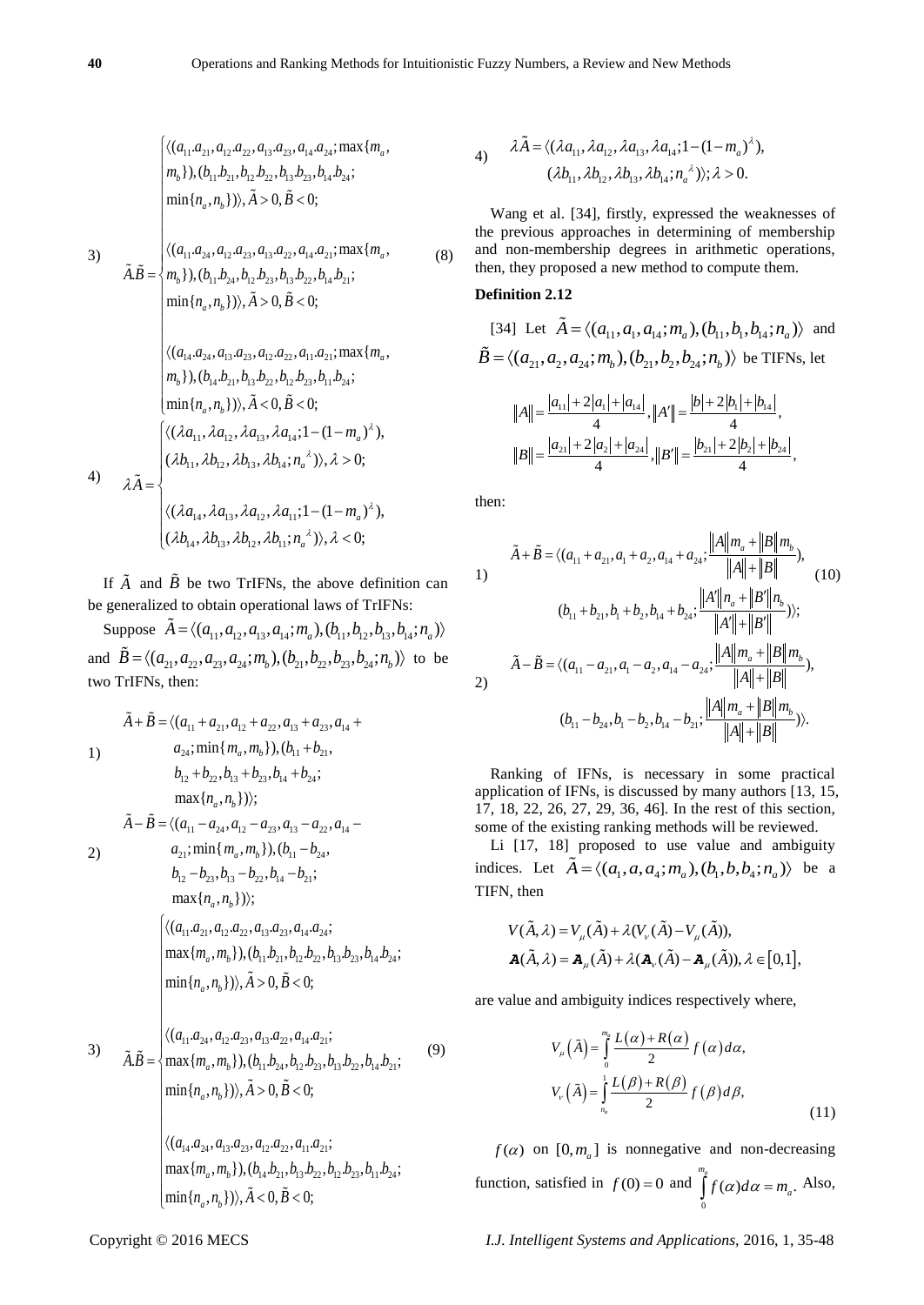nonnegative and non-increasing function  $g(\beta)$  with conditions  $\int g(\beta)d\beta = 1 - n_a$ ,  $g(1) = 0$  is defined on  $[n_a, 1]$ . *a n*

Now, if 
$$
\tilde{A} = \langle (a_1, a, a_4); m_a, n_a \rangle
$$
 and  $\tilde{B} = \langle (b_1, b, b_4); m_b, n_b \rangle$ 

be two arbitrary TIFNs, based on proposed method in [17], the TIFN which, its value index is greater will be better, else, if their value indices are equal, the greater one, has a small ambiguity index. If both value indices and ambiguity indices of these TIFNS are equal, then they are equal.

Also, based on ambiguity and value indices, Li [18], proposed to obtain

$$
R(\tilde{A}, \lambda) = \frac{V(\tilde{A}, \lambda)}{1 + \mathbf{A}(\tilde{A}, \lambda)}
$$

and

$$
R(\tilde{B},\lambda) = \frac{V(\tilde{B},\lambda)}{1 + \mathbf{A}(\tilde{B},\lambda)},
$$

then the bigger one has greater ratio.

Qiang and Zhong [27] proposed accuracy function and score function with respect to TrIFN  $\tilde{A} = \langle (a_1, a_2, a_3, a_4); m_a, n_a \rangle$  as follows:

 $S(\tilde{A}) = I(\tilde{A}) \times (m_a - n_a)$  is its score function,

 $H(\tilde{A}) = I(\tilde{A}) \times (m_a + n_a)$  is its accuracy function and

$$
I(\tilde{A}) = \frac{(a_1 + a_2 + a_3 + a_4) \times (1 + m_a - n_a)}{8}
$$

is mean value of TrIFN *A*. Then the number which, its score function is greater, has greater rank, otherwise, the greatest number has a greater accuracy function. If, both accuracy function and score function of two TrIFNs are equal, then, they are equal.

Nayagam et al. [22] proposed a new method for ranking of interval-valued intuitionistic fuzzy sets. Let  $A = \langle [a,b], [c,d] \rangle$ , be an interval-valued intuitionistic fuzzy number, a general accuracy function LG of an

interval-valued intuitionistic fuzzy value, based on the unknown degree is defined as

$$
LG(\tilde{A}) = \frac{(a+b)(1-\delta) + \delta(2-c-d)}{2},
$$
\n(12)

where,  $\delta \in [0,1]$  is a parameter depending on the individual intention. If  $\tilde{A}_1 = \langle [a_1, b_1], [c_1, d_1] \rangle$  and  $\tilde{A}_2 = \langle [a_2, b_2], [c_2, d_2] \rangle$  be two IVIFSs. For some values of  $\delta$  we have  $LG(\tilde{A}_1) \ge LG(\tilde{A}_2)$ , then  $\tilde{A}_1 \ge \tilde{A}_2$ , and for some other values of  $\delta$  we have  $LG(\tilde{A}_1) \leq LG(\tilde{A}_2)$ , then  $\tilde{A}_1 \leq \tilde{A}_2$ .

Peng and Chen [26], in order to rank the canonical IFNs, proposed a new method based on the concepts of center index and radius index of canonical intuitionistic fuzzy numbers. According to this method, let fuzzy numbers. According to this method, let  $\tilde{A}_i = [a_i, b_i, c_i, d_i; m_i, n_i], i = 1, 2, ..., n$ , be arbitrary canonical intuitionistic fuzzy numbers. Then with respect to each number, first calculate center index

$$
m_{CIF}(\tilde{A}_i) = \frac{a_i + 2b_i + 2c_i + d_i}{6} \left[ \frac{(m_i + n_i - 1)^2}{3} + (1 - n_i)^2 + (1 - n_i)(m_i + n_i - 1) \right],
$$

and radius index

$$
\overline{\omega}m_{CIF}(\tilde{A}_i) = \frac{-a_i - 2b_i + 2c_i + d_i}{6} \left[ \frac{(m_i + n_i - 1)^2}{3} + (1 - n_i)^2 + (1 - n_i)(m_i + n_i - 1) \right].
$$

Then, compute ranking index

$$
r(\tilde{A}_i) = m_{CF}(\tilde{A}_i) + \frac{\theta}{1 + \overline{\omega} m_{CF}(\tilde{A}_i)},
$$
\n(13)

where,  $\theta$  reflects the degree of optimism of a decision maker. A larger value of  $\theta$  indicates a higher degree of optimism. Finally, the ranking of the  $n$  canonical intuitionistic fuzzy numbers are according to nonincreasing order of  $r(\tilde{A}_i), i = 1, 2, ..., n$ .

Sagaya [29] based on the circumcenter of centroids of membership function and non-membership function of intuitionistic fuzzy numbers proposed a ranking method for TrIFNs. In this method, one obtain circumcenters of centroids of membership function and non-membership centroids of membership function and non-membership<br>function of TrIFN  $\tilde{A} = \langle (a_1, a_2, a_3, a_4; m_a), (b_1, b_2, b_3, b_4; n_a) \rangle$ as  $(x_0, y_0)$  and  $(x_0, y_0)$  respectively. Then,  $r(A_\mu) = \sqrt{x_0^2 + y_0^2}$  and  $r(A_\nu) = \sqrt{x_0^2 + y_0^2}$  are used in comparison process:

Let  $\overrightarrow{A}$  and  $\overrightarrow{B}$  be TrIFNs then  $\overrightarrow{A} > \overrightarrow{B}$  if we have  $r(\tilde{A}_{\mu}) > r(\tilde{B}_{\mu})$  or  $r(\tilde{A}_{\mu}) = r(\tilde{B}_{\mu})$  &  $-r(\tilde{A}_{\nu}) > -r(\tilde{B}_{\nu})$ . If  $r(A_\mu) = r(\tilde{B}_\mu)$  and  $r(\tilde{A}_\nu) = r(\tilde{B}_\nu)$ , then  $\tilde{A} = \tilde{B}$ .

Recently, De and Das [13], similarly to Li's method, proposed another method to compare TrIFNs. For each TrIFN  $\tilde{A} = \langle (a_1, a, a_4); m_a, n_a \rangle$  they obtain the value and ambiguity indices based on Li's method as

$$
V(\tilde{A}, \frac{1}{2}) = \frac{V_v(\tilde{A}) + V_u(\tilde{A})}{2}, \quad \mathbf{A}(\tilde{A}, \frac{1}{2}) = \frac{\mathbf{A}_v(\tilde{A}) + \mathbf{A}_u(\tilde{A})}{2}
$$

and compute  $R(\tilde{A}) = V(\tilde{A}, \frac{1}{2}) + A(\tilde{A}, \frac{1}{2})$ . Based on this method, the greater TrIFN has greater  $R(A)$ .

Copyright © 2016 MECS *I.J. Intelligent Systems and Applications,* 2016, 1, 35-48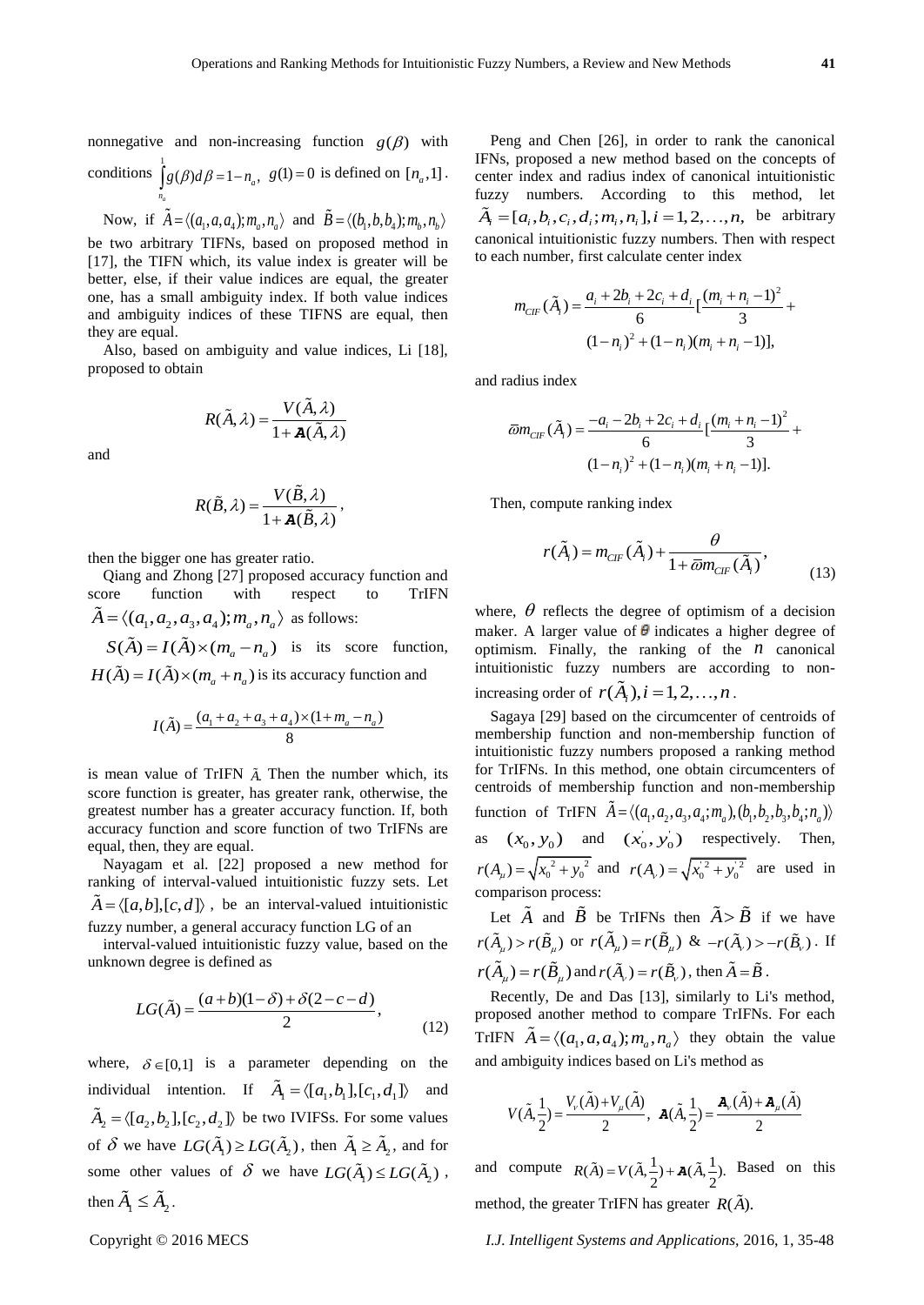Wang et al. [35] presented the correct centroid formula for fuzzy numbers and justify them from the viewpoint of analytical geometry:

## **Definition 2.13**

Suppose  $\tilde{A} = (a_1, a_2, a_3, a_4; m)$  to be a TrFN. They computed the coordinates the center of gravity of the  $\vec{A}$  as:

$$
\overline{x}_0 = \frac{1}{3} [a_1 + a_2 + a_3 + a_4 - \frac{a_3 a_4 - a_1 a_2}{(a_3 + a_4) - (a_1 + a_2)}],
$$
\n
$$
\overline{y}_0 = \frac{m}{3} [1 + \frac{a_3 - a_2}{(a_3 + a_4) - (a_1 + a_2)}].
$$
\n(14)

Finally, the rank of fuzzy number  $\tilde{A}$  determined by:

$$
R(A) = \overline{x_0 \cdot y_0} \, .
$$

We will extend the above definition for IFNs and apply it for ranking of IFNs.

## III. NEW METHODS FOR ARITHMETIC OPERATIONS ON IFNS AND RANKING OF THEM

In this section we proposed new methods for arithmetic operation on IFNs and ranking of them.

#### *A. A new method for arithmetic operation on IFNs*

It is believed that the IFNs carry out more information than the FNs. It is because of non-membership degree which is used in IFNs simultaneously with membership degree. Membership and non-membership degrees play basic roles in the analysis of resulting information from data processing. Therefore, obtaining right degrees are important issues in arithmetic operation processes. As we see before, there are many methods to compute these degrees. In some methods *min* and *max* operators [19] are used to determine these parameters and the other one used mathematical formulas to compute them [7, 27, 34]. But, using  $min$  and  $max$  operators caused to the other degrees don't participate in computing final degrees. In the proposed methods in [7, 27], let  $\tilde{A}_i$ ,  $i = 1, 2, ..., n$ , be IFNs which their membership and non-membership degrees displayed by  $m_{\tilde{A}_i}$ ,  $n_{\tilde{A}_i}$ , then

$$
m_{\tilde{A}} = 1 - \prod_{i=1}^n (1 - m_{\tilde{A}_i}), n_{\tilde{A}} = \prod_{i=1}^n m_{\tilde{A}_i},
$$

are membership and non-membership degrees of 1 *n*  $\sum_{i=1}$  $\tilde{A}_i$ and

$$
m_{\tilde{A}} = \prod_{i=1}^{n} m, n_{\tilde{A}} = 1 - \prod_{i=1}^{n} (1 - n_{\tilde{A}_i}),
$$

are membership and non-membership degrees of  $\prod_{i=1}^{n} \tilde{A}_i$ ,? respectively. In this method, because of *i A*

 $0 \leq m_{\tilde{A}_i}, n_{\tilde{A}_i} \leq 1$  then

$$
m_{\tilde{A}} = 1 - \prod_{i=1}^{n} (1 - m_{\tilde{A}_i}) \to 1, n_{\tilde{A}} = \prod_{i=1}^{n} n_{\tilde{A}_i} \to 0,
$$

while  $n$  increased, and it is a problem. For this reason, we use arithmetic and geometric mean operators to obtain membership and non-membership degrees of resulted IFNs from the arithmetic operations process on the IFNs which are introduced by Wang [27]. Based on our proposed method, the arithmetic operations on TrIFNs and TIFNs can be defined as follows:

## **Definition 3.1**

Let  $\tilde{A} = \langle (a_{11}, a_{12}, a_{13}, a_{14}; m_a), (b_{11}, b_{12}, b_{13}, b_{14}; n_a) \rangle$  and and Let  $A = \langle (a_{11}, a_{12}, a_{13}, a_{14}; m_a), (b_{11}, b_{12}, b_{13}, b_{14}; n_a) \rangle$  and<br>  $\tilde{B} = \langle (a_{21}, a_{22}, a_{23}, a_{24}; m_b), (b_{21}, b_{22}, b_{23}, b_{24}; n_b) \rangle$  to be two TrIFNs, then:

$$
\tilde{A} + \tilde{B} = \langle (a_{11} + a_{21}, a_{12} + a_{22}, a_{13} + a_{23}, a_{14} + a_{24}, \frac{m_a + m_b}{2}), (b_{11} + b_{21}, b_{12} + ?
$$
\n
$$
b_{22}, b_{13} + b_{23}, b_{14} + b_{24}, \sqrt{n_a.n_b} \rangle;
$$
\n
$$
\tilde{A} - \tilde{B} = \langle (a_{11} - a_{24}, a_{12} - a_{23}, a_{13} - a_{22}, a_{14} - a_{21}; \frac{m_a + m_b}{2}), (b_{11} - b_{24}, b_{12} - b_{23}, b_{13} - b_{22}, b_{14} - b_2; \sqrt{n_a.n_b}) \rangle;
$$
\n
$$
\langle (a_{11}a_{21}, a_{12}a_{22}, a_{13}a_{23}, a_{14}a_{24}; \sqrt{m_a.m_b}), (b_{11}b_{21}, b_{12}b_{22}, b_{13}b_{23}, b_{14}b_{24}; \frac{n_a + n_b}{2}) \rangle,
$$
\n
$$
\tilde{A} > 0, \tilde{B} < 0;
$$
\n
$$
\langle (a_{11}a_{24}, a_{12}a_{23}, a_{13}a_{22}, a_{14}a_{21}; \frac{n_a + n_b}{2}) \rangle,
$$
\n
$$
\tilde{A} > 0, \tilde{B} < 0;
$$
\n
$$
\langle (a_{11}a_{24}, a_{12}a_{23}, a_{13}a_{22}, a_{14}a_{21}; \frac{n_a + n_b}{2}) \rangle,
$$
\n
$$
\tilde{A} > 0, \tilde{B} < 0;
$$
\n
$$
\langle (a_{14}a_{24}, a_{13}a_{23}, a_{12}a_{22}, a_{11}a_{21}; \frac{n_a + n_b}{2}) \rangle,
$$
\n
$$
\tilde{A} > 0, \tilde{B} < 0;
$$
\n
$$
\langle (a_{14}a_{24}, a_{13}a_{23}, a_{12}a_{22}, a_{11}a_{21}; \frac{n_a + n_b}{2}) \rangle,
$$
\n<math display="</math>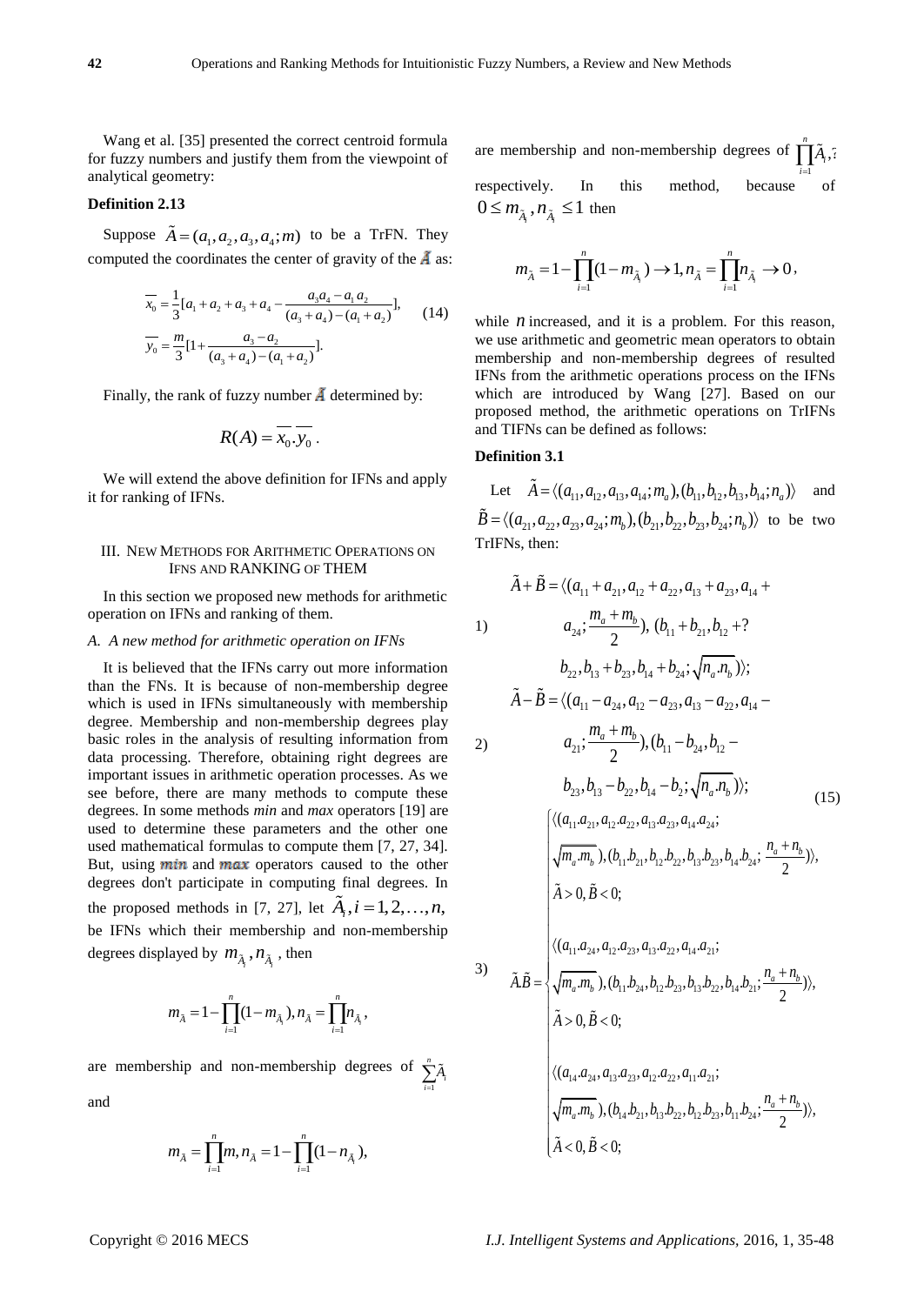4)  
\n
$$
\tilde{\mathbf{A}} = \begin{cases}\n\langle (\lambda a_{11}, \lambda a_{12}, \lambda a_{13}, \lambda a_{14}; m_a), \\
(\lambda b_{11}, \lambda b_{12}, \lambda b_{13}, \lambda b_{14}; n_a) \rangle, \lambda > 0; \\
\langle (\lambda a_{14}, \lambda a_{13}, \lambda a_{12}, \lambda a_{11}; m_a), \\
(\lambda b_{14}, \lambda b_{13}, \lambda b_{12}, \lambda b_{11}; n_a) \rangle, \lambda < 0;\n\end{cases}
$$

The above definition, in a similar way, can also be updated to canonical TrIFNs. For any numbers of canonical TrIFNs, the definition 3.1 is extended as follows:

# **Definition 3.2**

Let  $\tilde{A}_i = [a_i, b_i, c_i, d_i; m_i, n_i], i = 1, 2, ..., n$ ; be canonical TrIFNs, be positive canonical TrIFNs, then

$$
\tilde{A} = \sum_{i=1}^{n} \tilde{A}_i = \left[\sum_{i=1}^{n} a_i, \sum_{i=1}^{n} b_i, \sum_{i=1}^{n} c_i, \sum_{i=1}^{n} d_i; m, n\right]
$$
(16)

and

and  
\n
$$
\tilde{A} = \prod_{i=1}^{n} \tilde{A}_i^{\lambda_i} = \left[ \prod_{i=1}^{n} a_i^{\lambda_i}, \prod_{i=1}^{n} b_i^{\lambda_i}, \prod_{i=1}^{n} c_i^{\lambda_i}, \prod_{i=1}^{n} d_i^{\lambda_i}; m', n' \right]
$$
\n(17)

are TrIFNs, where

$$
m = \frac{\sum_{i=1}^{n} m_i}{2}, n = (\prod_{i=1}^{n} n_i)^{\frac{1}{n}},
$$
  

$$
m' = (\prod_{i=1}^{n} m_i)^{\frac{1}{n}}, n' = \frac{\sum_{i=1}^{n} n_i}{2}.
$$

The following theorem shows that the obtained membership and non-membership degrees are satisfied in intuitionistic fuzzy condition.

# **Theorem 3.1**

Let  $\tilde{A}_i = [a_i, b_i, c_i, d_i; m_i, n_i], i = 1, 2, ..., n$ ; be canonical TrIFNs, then membership and non-membership degrees of 1 *n*  $\sum_{i=1}^{\infty}$ <sup> $\alpha_i$ </sup>  $A = \sum A_i A_i$  $=\sum_{i=1} \lambda_i \widetilde{A}_i$  and  $\widetilde{A}$ 1  $\sum_{i=1}^{n}$   $\tilde{\lambda}$ *i i*  $\tilde{A} = \prod \tilde{A}_i^{\lambda_i}$  $=\prod_{i=1}^{\infty} \tilde{A}_i^{\lambda_i}$  are satisfied in IFN's condition, where  $\lambda_i > 0, i = 1, 2, ..., n$ ; i.e.:

$$
0 \le m+n \le 1, 0 \le m'+n' \le 1.
$$

# **Proof**

We prove only for 1 . *n*  $\sum_{i=1}^{r_i}$  $A = \sum A_i A_i$  $=\sum_{i=1} \lambda_i \tilde{A}_i$ . Based on the definition of IFNs, for all  $1 \le i \le n$ :  $0 \le m_i + n_i \le 1$  and we have:

$$
0 \leq \lambda_i m_i + \lambda_i n_i \leq \lambda_i \qquad \Rightarrow
$$
  
\n
$$
0 \leq \frac{\sum_{i=1}^n \lambda_i m_i}{\sum_{i=1}^n \lambda_i} + \frac{\sum_{i=1}^n \lambda_i n_i}{\sum_{i=1}^n \lambda_i} \leq 1 \Rightarrow
$$
  
\n
$$
\frac{\sum_{i=1}^n \lambda_i m_i}{\sum_{i=1}^n \lambda_i} \leq 1 - \frac{\sum_{i=1}^n \lambda_i n_i}{\sum_{i=1}^n \lambda_i},
$$
  
\n(18)

in the other hand, we know that geometric averaging of numbers is less than their arithmetic averaging, hence:

$$
\left(\prod_{i=1}^{n} n_i^{\lambda_i}\right)^{1/2} \sum_{i=1}^{n} \lambda_i
$$
\n
$$
\frac{\sum_{i=1}^{n} \lambda_i n_i}{\sum_{i=1}^{n} \lambda_i}
$$
\n
$$
1 - \frac{\sum_{i=1}^{n} \lambda_i n_i}{\sum_{i=1}^{n} \lambda_i} \le 1 - \left(\prod_{i=1}^{n} n_i^{\lambda_i}\right)^{1/2} \sum_{i=1}^{n} \lambda_i
$$

and then from Eq. 18 and Eq. 19, we have:

$$
\frac{\sum_{i=1}^n \lambda_i m_i}{\sum_{i=1}^n \lambda_i} \leq 1 - \left(\prod_{i=1}^n n_i^{\lambda_i}\right)^{\frac{1}{\sum_{i=1}^n \lambda_i}},
$$

thus,

$$
\frac{\sum_{i=1}^n \lambda_i m_i}{\sum_{i=1}^n \lambda_i} + (\prod_{i=1}^n n_i^{\lambda_i})^{\frac{1}{\sum_{i=1}^n \lambda_i}} \leq 1.
$$

#### *B. A new method for ranking of IFNs*

In this subsection we proposed a new method based on centroid points, to rank IFNs.

In the Sagaya's method [29], let  $A$  and  $B$  be TrIFNs where  $(-1, 0.5)$  and  $(1, 0.5)$  are centroid points of their membership functions, respectively. Let  $(-1.1, 0.45)$ and  $(1.1, 0.45)$  be the centroid points with respect to their non-membership functions, respectively. Then, this method expressed incorrect result  $\tilde{A} = \tilde{B}$ .

In our proposed method, Wang's method is used to obtain the centroid points of membership function and non-membership function. If we assume that non-membership function. If we assume that<br> $\tilde{A} = \langle (a_1, a_2, a_3, a_4; m_a), (b_1, b_2, b_3, b_4; n_a) \rangle$  be a TrIFN, we extend the Wang's method to determine circumcenter points of membership and non-membership functions. As we know in definition of TrIFN, membership and nonmembership functions are trapezoids. According to the Wang's method, the centroid point of membership function is obtained i.e.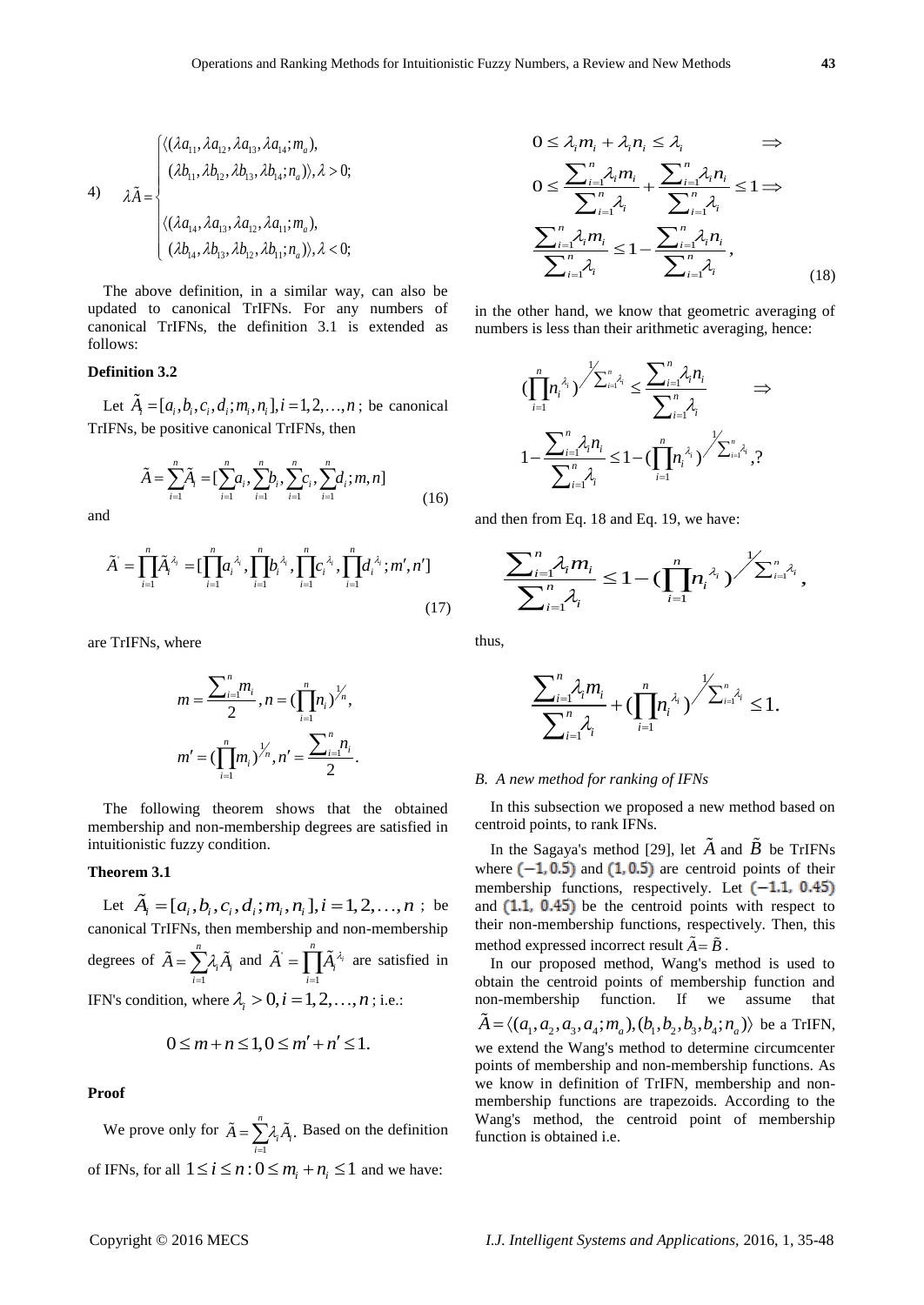$$
\overline{x_{0m}} = \frac{1}{3} [a_1 + a_2 + a_3 + a_4 - \frac{a_3 a_4 - a_1 a_2}{(a_3 + a_4) - (a_1 + a_2)}],
$$
  
\n
$$
\overline{y_{0m}} = \frac{m}{3} [1 + \frac{a_3 - a_2}{(a_3 + a_4) - (a_1 + a_2)}].
$$
\n(20)

Now, based on the Wang's method, we calculate the circumcenter point  $(x_{0n}, y_{0n})$  of determined trapezoid by  $(b_1, b_2, b_3, b_4; 1 - n_a)$ . Then, the circumcenter point of the determined trapezoid by  $(b_1, b_2, b_3, b_4; n_a)$  is obtained as:

$$
(\overline{x_{0n}}, \overline{y_{0n}}) = (\overline{x_{0n}}, 1 - \overline{y_{0n}}) =
$$
  

$$
(\frac{1}{3}[a_1 + a_2 + a_3 + a_4 - \overline{\smash{\big)}\ 3}a_3a_4 - a_1a_2
$$
  

$$
\overline{\big(a_3 + a_4\big) - \big(a_1 + a_2\big)},
$$
  

$$
1 - \frac{1 - m}{3}[1 + \frac{a_3 - a_2}{(a_3 + a_4) - (a_1 + a_2)}].
$$
\n(21)

Finally, in order to avoid some of the flaws in methods such as Euclidean distance or the product of the coordinates [44], we propose the following algorithm:

According to the obtained centroid-points of TrIFNs  $\overline{A}$  and  $\overline{B}$  (4 points), we have eight parameters. In the proposed algorithm, the parameters of the memberships have direct effects in determining the rank of TrIFNs and non-membership's parameters has indirect effects on it.

#### IV. THE PROPOSED ALGORITHM

We will describe two steps in our algorithm.

Let  $A(x_{0a}, y_{0a})$  and  $A'(x_{0a}, y_{0a})$  be the centroid points of membership and non-membership functions of IFN  $\tilde{A}$ . Also,  $B(x_{0b}, y_{0b})$  and  $B'(x_{0b}, y_{0b})$  are the centroid points of membership and non-membership functions of IFN  $\overline{B}$ .

**Step 1** Choose the centroid points of membership functions i.e.  $A(x_{0a}, y_{0a}), B(x_{0b}, y_{0b})$ :

If 
$$
x_{0a} < x_{0b}
$$
 then  $\tilde{A} < \tilde{B}$ ,  
\nelse if  $x_{0a} > x_{0b}$  then  $\tilde{A} > \tilde{B}$ ,  
\nelse if  $x_{0a} = x_{0b}$  and  $y_{0a} < y_{0b}$  then  $\tilde{A} < \tilde{B}$ ,  
\nelse if  $x_{0a} = x_{0b}$  and  $y_{0a} > y_{0b}$  then  $\tilde{A} > \tilde{B}$ ,  
\nelse if  $x_{0a} = x_{0b}$  and  $y_{0a} = y_{0b}$  then  
\ngo to step 2.

**Step 2** Choose the centroid points of non-membership functions i.e.  $A'(x_{0a}^i, y_{0a}^i), B' (x_{0b}^i, y_{0b}^i)$ :

If 
$$
x_{0a} < x_{0b}
$$
 then  $\tilde{A} > \tilde{B}$ ,  
\nelse if  $x_{0a} > x_{0b}$  then  $\tilde{A} < \tilde{B}$ ,  
\nelse if  $x_{0a} = x_{0b}$  and  $y_{0a} < y_{0b}$  then  $\tilde{A} > \tilde{B}$ ,  
\nelse if  $x_{0a} = x_{0b}$  and  $y_{0a} > y_{0b}$  then  $\tilde{A} < \tilde{B}$ ,  
\nelse if  $x_{0a} = x_{0b}$  and  $y_{0a} = y_{0b}$  then  $\tilde{A} \approx \tilde{B}$ .

In the following theorem, some useful properties of the proposed algorithm are proved:

# **Theorem 4.1**

Let  $A, B$  and  $C$  be three TrIFNs, then:

*i.* 
$$
\tilde{A} < \tilde{B}
$$
 If and  $\tilde{A} > \tilde{B}$ , then  $\tilde{A} \approx \tilde{B}$ .  
\n*ii.*  $\tilde{A} < \tilde{B}$  imply that  $\tilde{A} + \tilde{C} < \tilde{B} + \tilde{C}$ .  
\n*iii.* If  $\tilde{A} < \tilde{B}$  and  $\tilde{B} < \tilde{C}$ , then  $\tilde{A} < \tilde{C}$ .

## **Proof**

- *i.* Assume that  $\overrightarrow{A} < \overrightarrow{B}$  and  $\overrightarrow{A} > \overrightarrow{B}$ . If, in the proposed algorithm, there exists at least one equation that is satisfied as " $\lt$ ", then we have only  $\tilde{A} \lt \tilde{B}$  or  $\tilde{A} > \tilde{B}$  and it contradicts the assumptions. It means that  $x_{0a} = x_{0b}$ ,  $y_{0a} = y_{0b}$ ,  $x_{0a} = x_{0b}$  and  $y_{0a} = y_{0b}$ , finally  $\tilde{A} \approx \tilde{B}$ .
- *ii.* Let  $\tilde{A} < \tilde{B}$  and  $\tilde{C}$  be an arbitrary IFN. Based on the defined properties for fuzzy addition,  $\tilde{A} + \tilde{C}$  and  $\tilde{B} + \tilde{C}$  are IFNs which, are obtained from the same shifting  $A$  and  $B$  by  $C$ . Then, ranking order of initial IFNs doesn't vary, i.e.  $\tilde{A} + \tilde{C} < \tilde{B} + \tilde{C}$ .
- *iii.* Assume that  $\tilde{A} < \tilde{B}$  and  $\tilde{B} < \tilde{C}$ , we show that the case  $A \nleq C$  can't be satisfied. If  $A \nleq C$  then  $\tilde{A} > \tilde{C}$  or  $\tilde{A} = \tilde{C}$ .

If  $\overrightarrow{A} > \overrightarrow{C}$ , then  $\overrightarrow{C}$  has at least one parameter, i.e.  $x_{0c}$ ,  $y_{0c}$ ,  $x_{0c}$  or  $y_{0c}$ , that is worse than its corresponding in A and finally, because of  $\tilde{A} < \tilde{B}$ , it is worse than its corresponding in B, i.e.  $\tilde{C} < \tilde{B}$ . It contradicts the assumption  $\tilde{B} < \tilde{C}$ .

In the other hand, if  $A = C$ , then, based on the proposed algorithm,  $x_{0a} = x_{0c}$ ,  $y_{0a} = y_{0c}$ ,  $x_{0a} = x_{0c}$ and  $y_{0a}^{\dagger} = y_{0c}^{\dagger}$ . Assumption  $\tilde{A} < \tilde{B}$  implies that  $\tilde{A}$  (and then, based on the above equality,  $\hat{C}$ ) has at least one parameter which is worse than its analog in  $\vec{B}$ . It means that  $\tilde{C} < \tilde{B}$  and contradicts the assumption  $\tilde{B} < \tilde{C}$ .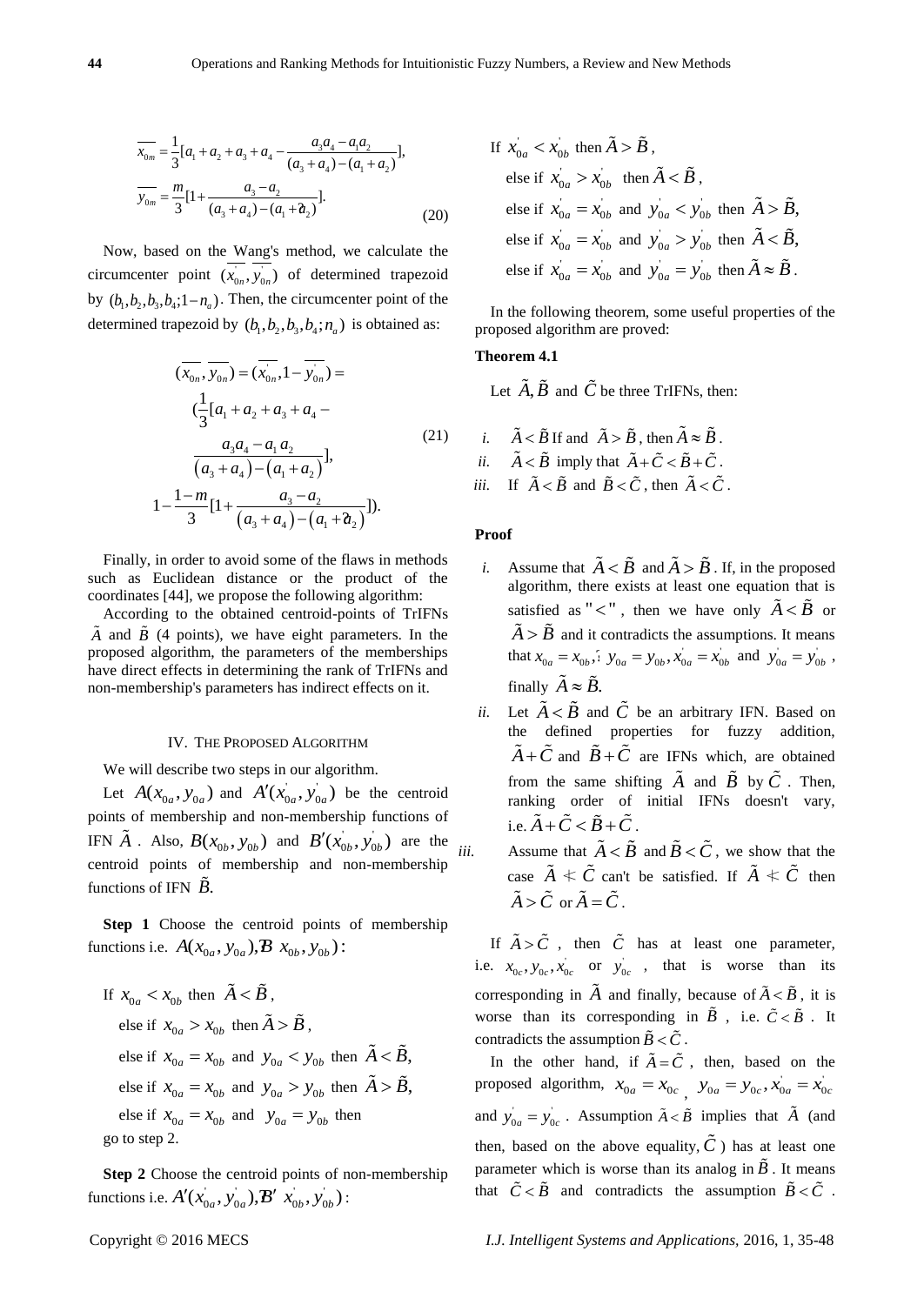Then, we have  $\tilde{A} < \tilde{C}$ .

## V. NUMERICAL EXAMPLES

In this section we compare the proposed method and the other ones.

## **Example 1**

Let

$$
A = (2, 3, 4, 5; 0.2, 0.7),
$$
  
\n
$$
B = (1, 1.5, 2, 2.5; 0.2, 0.6),
$$
  
\n
$$
C = (0, 0.5, 1, 1.5; 0.1, 0.8),
$$
  
\n
$$
D = (1, 3, 5, 7; 0.1; 0.7),
$$
  
\n
$$
E = (1.5, 2.5, 3.5, 4.5; 0.3, 0.6),
$$

be TrIFNs. These numbers express that the satisfaction degrees are very low and non-satisfaction degrees are high. We expect that a similar interpretation is provided from each composition of them. Table 1 shows the combined results of the different methods and it is easy to compare them.

The second column in the Table 1 shows, as the number of contributed values in summation increased, the satisfaction degree (membership degree) is increased and dissatisfaction degree is decreased.

If we multiply the above IFNs, we have Table 2.

Based on Def. 2.10, in the second column of Table 2, as the number of IFNs are increased, satisfaction degree tends to 0 , while dissatisfaction degree tends to 1 . Therefore, answering to the question " What are the satisfaction and non-satisfaction degrees of obtained IFNs from  $A+B+C+D+E$  and  $\overline{A}$ *B.C.D.E* ?" by our proposed method is closer to reality. It is because of the closeness of the obtained degrees to initial degrees in both addition and multiplication.

**Example 2**

Let  $W = (0.3, 0.2, 0.1, 0.25, 0.15)$  be the multiplication vector of the given numbers in the Exam. 2. Then, the total factor of them is obtained as in Table 3.

# **Example 3**

Let

$$
A = \langle [7,8,9,10;0.1]; [6.5,7.5,9.5,10;0.8] \rangle,
$$
  
\n
$$
B = \langle [5,6,7,8;0.5]; [4,5.5,7.5,9;0.3] \rangle,
$$
  
\n
$$
C = \langle [4,5.5,7.5,9;0.3]; [7.25,7.75,8.75,9;0.6] \rangle,
$$
  
\n
$$
D = \langle [2,3,4,5;0.6]; [1.5,2.5,4.5,5.5;0.2] \rangle
$$

and

$$
E = \langle [5, 6, 7, 8; 0.4]; [4.5, 5.5, 7.5, 8; 0.3] \rangle
$$

be TrIFNs. Table 4 gives arithmetic operators on them based on some existing methods and the proposed method.

#### **Example 4**

Let

$$
A1 = \langle [(3,5,5,7); 0.6, 0.4] \rangle,
$$
  
\n
$$
A2 = \langle (3,5,5,7); 0.5, 0.3 \rangle,
$$
  
\n
$$
A3 = \langle (5,7,9,10); 0.5, 0.3 \rangle
$$

and

$$
A_4 = \langle [(5, 7, 9, 10); 0.5, 0.4] \rangle.
$$

Then:

#### Table 1. The Sum Operator in IFNs

| Sum         | Definition 2.10                             | Proposed method                      |  |
|-------------|---------------------------------------------|--------------------------------------|--|
| $A+B$       | (3, 4.5, 6, 7.5; 0.36, 0.42)                | (3, 4.5, 6, 7.5; 0.2, 0.648)         |  |
| $A+B+C$     | (3,5,7,9;0.424,0.336)                       | (3,5,7,9;0.166,0.695)                |  |
| $A+B+C+D$   | (4,8,12,16;0.4816,0.2352)                   | (4, 8, 12, 16; 0.15, 0.696)          |  |
| $A+B+C+D+E$ | $(5.5, 10.5, 15.5, 20.5; 0.63712, 0.14112)$ | (5.5, 10.5, 15.5, 20.5, 0.18, 0.676) |  |

| Product   | Definition 2.10                          | Proposed method                    |  |
|-----------|------------------------------------------|------------------------------------|--|
| A.B       | (2, 4.5, 8, 12.5; 0.04, 0.88)            | (2, 4.5, 8, 12.5; 0.2, 0.65)       |  |
| A.B.C     | (0, 2.25, 8, 18.75; 0.004, 0.976)        | (0, 2.25, 8, 18.75; 0.159, 0.7)    |  |
| A.B.C.D   | (0, 6.75, 40, 131.25; 0.0004, 0.9928)    | (0, 6.75, 40, 131.25; 0.1414, 0.7) |  |
| A.B.C.D.E | $(0,16.875,140,590.625;0.00012,0.99712)$ | (0,16.875,140,590.625;0.164,0.68)  |  |

Table 2. The Product Operator in IFNs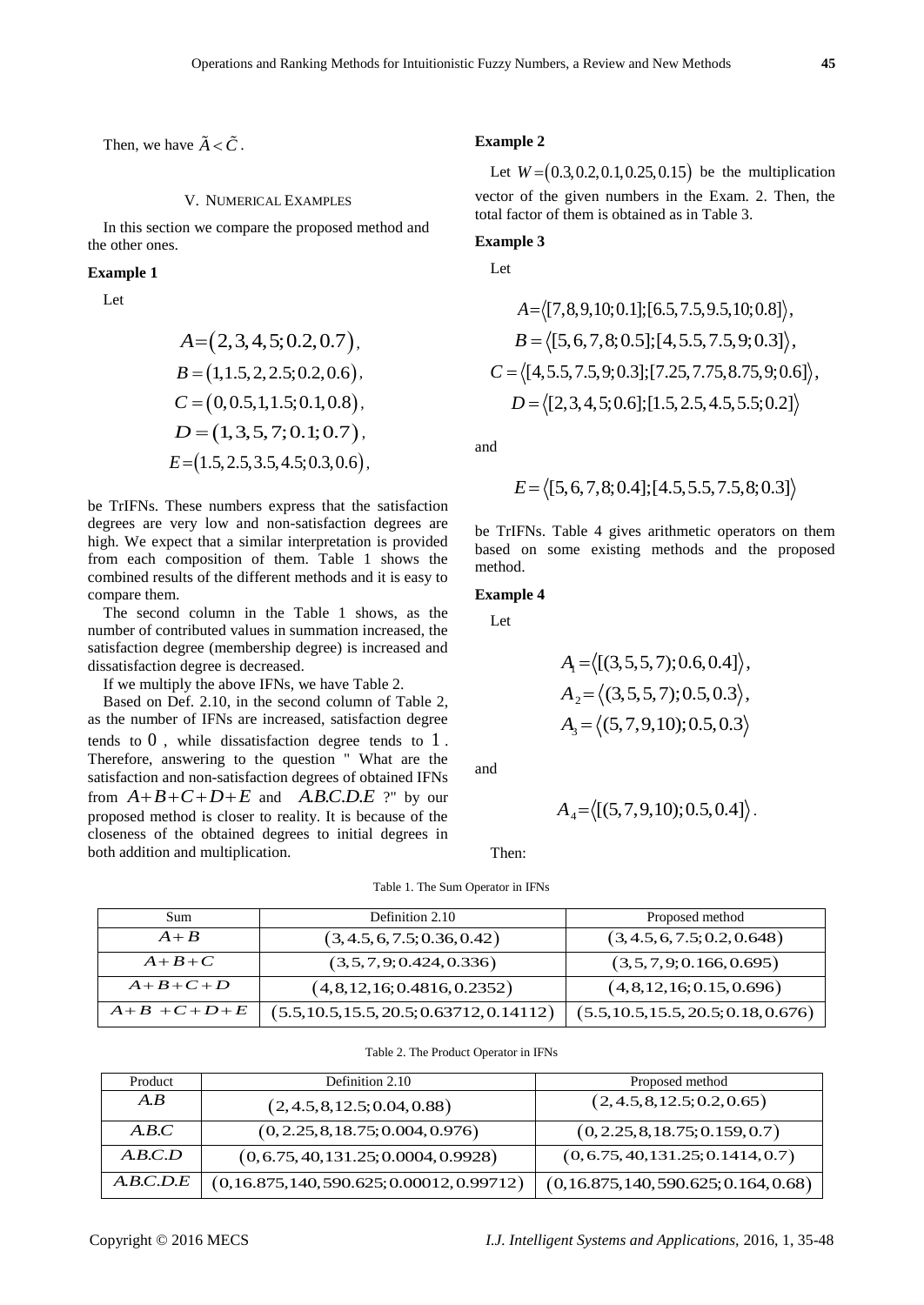| Weighted Sum | Definition 2.10                                                                                                | Proposed method |
|--------------|----------------------------------------------------------------------------------------------------------------|-----------------|
|              | $w_1A + w_2B + w_3C + w_4D + w_5E$   (1.28, 2.5, 3.48, 4.58; 0.18, 0.63)   (1.28, 2.5, 3.48, 4.58; 0.18, 0.67) |                 |

| Sum         | Wang's method                                                                         | Nan's method                         | Proposed method                        |
|-------------|---------------------------------------------------------------------------------------|--------------------------------------|----------------------------------------|
| $A + B$     | $\langle$ [12,14,16,18;0.55],[10.5,13,17,19;0.24])                                    | $\langle$ [;0.1],[;0.8] $\rangle$    | $\langle$ [;0.3],[;0.49] $\rangle$     |
| $A+B+C$     | $\langle$ [19.5, 22, 24.5, 27; 0.64], [17.75, 20.75, 25.75, 28; 0.144])               | $\langle$ [;0.1],[;0.8] $\rangle$    | $\langle$ [;0.267],[;0.524] $\rangle$  |
| $A+B+C+D$   | $\langle$ [21.5, 25, 29, 32; 0.856], [19.25, 23.25, 30.25, 33.5; 0.00288])            | $\langle$ [;0.1],[;0.8] $\rangle$    | $\langle$ [;0.35],[;0.412] $\rangle$   |
| $A+B+C+D+E$ | $\langle$ [26.5,31,36,40;0.9136],[23.75,28.75,37.75,41.5.;0.00864])                   | $\langle$ [; 0.1], [; 0.8] $\rangle$ | $\langle$ [;0.36],[;0.387] $\rangle$   |
| Product     |                                                                                       |                                      |                                        |
| A.B         | $\langle$ [35, 48, 63, 80; 0.05], [26, 41.25, 71.25, 90; 0.86] $\rangle$              | $\langle$ [;0.5],[;0.3] $\rangle$    | $\langle$ [;0.223],[;0.55] $\rangle$   |
| A.B.C.      | $\langle [262.5, 384, 535.5, 720; 0.01], [188.5, 319.69, 623.44, 810; 0.944] \rangle$ | $\langle$ [;0.5],[;0.3] $\rangle$    | $\langle$ [; 0.215],[; 0.56] $\rangle$ |
| A.B.C.D     | $\langle$ [525,1152,2142,3600;0.006],[282.75,799.225,2805.48,4455;0.9712] $\rangle$   | $\langle$ [;0.6],[;0.2] $\rangle$    | $\langle$ [;0.495],[;0.475] $\rangle$  |

Table 4. The Arithmetic Operators on TrIFNs

Table 5. Ranking Order based on Li's Method

| λ   | $R(A_1)$ | $R(A_2)$ | $R(A_{3})$ | $R(A_4)$ | Ranking                 |
|-----|----------|----------|------------|----------|-------------------------|
| 0.2 | 1.67     | 1.44     | 2.01       | 2.05     | $A_4 > A_3 > A_1 > A_2$ |
| 0.4 | 1.67     | 1.59     | 2.22       | 2.16     | $A_3 > A_4 > A_1 > A_2$ |
| 0.6 | 1.67     | 1.75     | 2.45       | 2.28     | $A_3 > A_4 > A_2 > A_1$ |
| 0.8 | 1.67     | 1.92     | 2.69       | 2.4      | $A_3 > A_4 > A_2 > A_1$ |
|     | 1.67     | 2.1      | 2.94       | 2.52     | $A_3 > A_4 > A_2 > A_1$ |

1) Li's method [18] based on different values of  $\lambda$ , gives different orders which are displayed in Table 5.

2) De's method [13] gives:

$$
A_3 > A_4 > A_2 = A_1.
$$

3) Peng's method [26] for an optimistic decision maker  $(\theta = 1)$  gives:

$$
A_4 > A_3 > A_1 > A_2.
$$

4) Our proposed method gives the following order:

$$
A_{3} > A_{4} > A_{1} > A_{2}.
$$

**Example 5**

Let

$$
A_1 = \langle (0.592, 0.774, 0.774, 0.910); 0.6, 0.4 \rangle,
$$
  

$$
A_2 = \langle (0.769, 0.903, 0.903, 1); 0.4, 0.5 \rangle
$$

$$
A_3 = \langle (0.653, 0.849, 0.849, 0.956); 0.5, 0.2 \rangle
$$

be canonical IFNs. Based on the proposed method, we have  $A_2 > A_3 > A_1$ . This ranking order is similar to Peng's

method [26] for an optimistic decision maker  $(\theta = 1)$ .

#### VI. CONCLUSIONS

We know that the IFNs are expressed with membership and non-membership degrees. These characteristics will be changed during the arithmetic operations on IFNs. It is important that the changes are not far from reality. This significance is observed in our proposed method for arithmetic operations on IFNs. Moreover, ranking of IFNs is unavoidable in many practical applications of them. Although, some methods have been proposed for arranging IFNs, depending on the parameter and others, they do not report the correct order in special circumstances. We proposed to use center of gravity of membership and non-membership functions. It is help us to sort IFNs reality. In the future, we can apply proposed methods to solve practical problems such as MADM problems.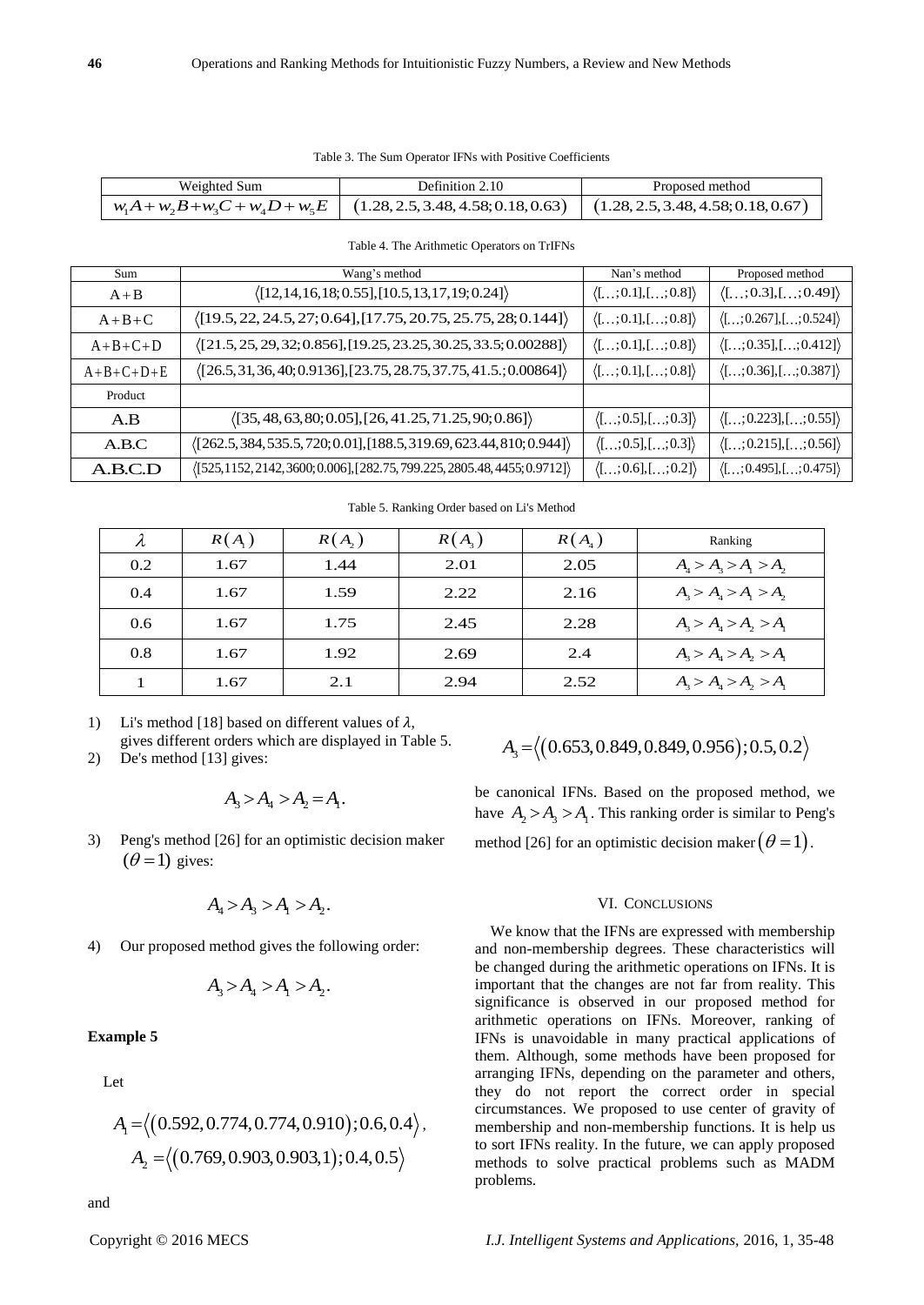The authors would like to thank the associate editor and the anonymous reviewers whose comments are quite useful for us to improve the paper.

#### **REFERENCES**

- [1] K.T. Atanassov, Intuitionistic Fuzzy Sets, in: V. Sgurev, Ed., VII ITKR'S Session SO\_a Jone 1983.
- [2] K. T. Atanassov, Intuitionistic Fuzzy Sets Past, Present and Future, in EUSFLAT Conf., M. Wagenknecht and R. Hampel, Eds. University of Applied Sciences at Zittau/G¨orlitz, Germany, 12-19, 2003.
- [3] K. T. Atanassov, Intuitionistic fuzzy sets and interval valued fuzzy sets, First Int. Workshop on IFSs, GNs, KE, London, 6-7 Sept., 1-7, 2006.
- [4] K. T. Atanassov, G. Gargov, Interval valued intuitionistic fuzzy sets, Fuzzy Sets and Systems, 31, 343-349, 1989.
- [5] K. T. Atanassov, Operators over interval valued intuitionistic fuzzy sets, Fuzzy Sets and Systems, 64, 159- 174, 1994.
- [6] K. T. Atanassov, Intuitionistic fuzzy sets, Fuzzy Sets and Systems, 20, 87-96, 1986.
- [7] K. T. Atanassov, Intuitionistic Fuzzy Sets: Theory and Applications, Springer-Verlag,1999.
- [8] A. I. Ban, D. A. Tuse, Trapezoidal/triangular intuitionistic fuzzy numbers versus interval-valued trapezoidal/triangular fuzzy numbers and applications to multicriteria decision making methods, 18th Int. Conf. on IFSs, Sofia, 10-11 May 2014.
- [9] I. Beg. T. Rashid, Multi-criteria trapezoidal valued intuitionistic fuzzy decision making with Choquet integral based TOPSIS, OPSEARCH, 51, 98-129, 2014.
- [10] H. Bustincee, P. Burillo, Vague sets are intuitionistic fuzzy sets, Fuzzy Sets Systems, 79,403-405, 1996.
- [11] Z. Chen, W. Yang, A new multiple attribute group decision making method in intuitionistic fuzzy setting, Applied Mathematical Modeling, 35, 4424- 4437, 2011.
- [12] T. Y. Chen, H. P. Wang, Y. Y. Lu, A multicriteria group decision-making approach based on interval-valued intuitionistic fuzzy sets: A comparative perspective, Expert Systems with Applications, 38, 7647- 7658, 2011.
- [13] P. K. De, D. Das, A study on ranking of trapezoidal intuitionistic fuzzy numbers, International Journal of Computer Information Systems and Industrial Management Applications, ISSN 2150-7988, 6, 437- 444, 2014.
- [14] W. L. Gau, D. J. Buehrer, Vague Sets, IEEE Transaction on system, Man, and Cybernetics, 23, 2, 610-614, 1993.
- [15] A. Kumar, M. Kaur, A ranking approach for intuitionistic fuzzy numbers and its application, Journal of applied research and technology, 11, 3, 381-396, 2013.
- [16] D. F. Li, Multiattribute decision making method based on generalized OWA operators with intuitionistic fuzzy sets, Expert Systems with Applications, 37, 8673- 8678, 2010.
- [17] D. F. Li, J. X. Nan, M. J. Zhang, Ranking method of triangular intuitionistic fuzzy numbers and application to decision making, International Journal of Computational Intelligence Systems, 3, 5, 522-530, 2010.
- [18] D. F. Li, A ratio ranking method of triangular intuitionistic fuzzy numbers and its application to MADM problems, Computers and Mathematics with

Applications, 60, 1557-1570, 2010.

- [19] D. F. Li, A note on using intuitionistic fuzzy sets for faulttree analysis on printed circuit board assembly, Microelectronics Reliability 48, 17-41, 2008.
- [20] F. Liu, X. H. Yuan, Fuzzy number intuitionistic fuzzy set, Fuzzy Systems and Mathematics, 21, 88-91, 2007.
- [21] J. X. Nan, D. F. Li, M. J. Zhang, A lexicographic method for matrix games with payoffs of triangular intuitionistic fuzzy numbers, International Journal of Computational Intelligence Systems, 3, 280-289, 2010.
- [22] V. L. G. Nayagam, G. Venkateshwari, G. Sivaraman, Ran k ing of intuitionistic fuzzy numbers, Applied Soft Computing, 11, 3368-3372, 2011.
- [23] V. L. G. Nayagam, S. Muralikrishnan, G. Sivaraman, Mul ti-criteria decision-making method based on intervalvalued intuitionistic fuzzy sets, Expert Systems with Applications 38, 1464-1467, 2011.
- [24] V. L. G. Nayagam, S. Muralikrishnan, G. Sivaraman, Ran king of interval-valued intuitionistic fuzzy sets, Applied Soft Computing 11, 3368-3372, 2011.
- [25] R. Parvathi , C. Malathi, Arithmetic operations on symmetric trapezoidal intuitionistic fuzzy numbers, International Journal of Soft Computing and Engineering (IJSCE), ISSN: 2231-2307, 2, 2, 2012.
- [26] Z. Peng, Q. Chen, A new method for ranking canonical intuitionistic fuzzy numbers, Proceedings of the International Conference on Information Engineering and Applications (IEA) 2012, Lecture Notes in Electrical Engineering, 216, 609-616, 2013.
- [27] W. J. Qiang, Z. Zhong, Aggregation operators on intuitionistic trapezoidal fuzzy number and its application to multi-criteria decision making problems, Journal of Systems Engineering and Electronics, 20, 2, 321- 326, 2009.
- [28] W. J. Qiang, Z. Zhong, Programming method of multicriteria decision-making based on intuitionistic fuzzy number with incomplete certain information, Control and decision, 23 , 10, 1145-1148, 2008.
- [29] S. S. Roseline, E. C. H. Amirtharaj, A new ranking of intuitionistic fuzzy numbers with distance method based on the circumcenter of centroids, International Journal of Applied Mathematics & Statistical Sciences (IJAMSS) 2, 4, 37-44, 2013.
- [30] A. Solairaju, P. J. Robinson, S. R. Kumar, Interval valued intuitionistic fuzzy MAGDM problems with OWA entropy weights, International Journal of Mathematics Trends and Technology, 9, 2, 2014.
- [31] E. Szmidt and J. Kacprzyk, Concept of distances and entropy for intuitionistic fuzzy sets and their applications in group decision making, Sixth Int. Conf. on IFSs, Varna, 13-14 Sept. 2002, NIFS, 8, 3, 11-25, 2002.
- [32] C. Tan, X. Chen, Intuitionistic fuzzy Choquet integral operator for multi-criteria decision making, Expert Systems with Applications, 37, 149-157, 2010.
- [33] S. P. Wan, Power average operators of trapezoidal intuitionistic fuzzy numbers and application to multiattribute group decision making, Applied Mathematical Modeling 37, 4112-4126, 2013.
- [34] J. Q. Wang, R. Nie, H. Y. Zhang, X. H. Chen, New operators on triangular intuitionistic fuzzy numbers and their applications in system fault analysis, Information Sciences, 251, 79-95, 2013.
- [35] Y. M. Wang, J.B Yanga, D. L. Xua, K. S. Chinc, On the centroids of fuzzy numbers, Fuzzy Sets and Systems 157, 919-926, 2006.
- [36] C. P. Wei, A new method for ranking intuitionistic fuzzy numbers, International Journal of Knowledge and Systems